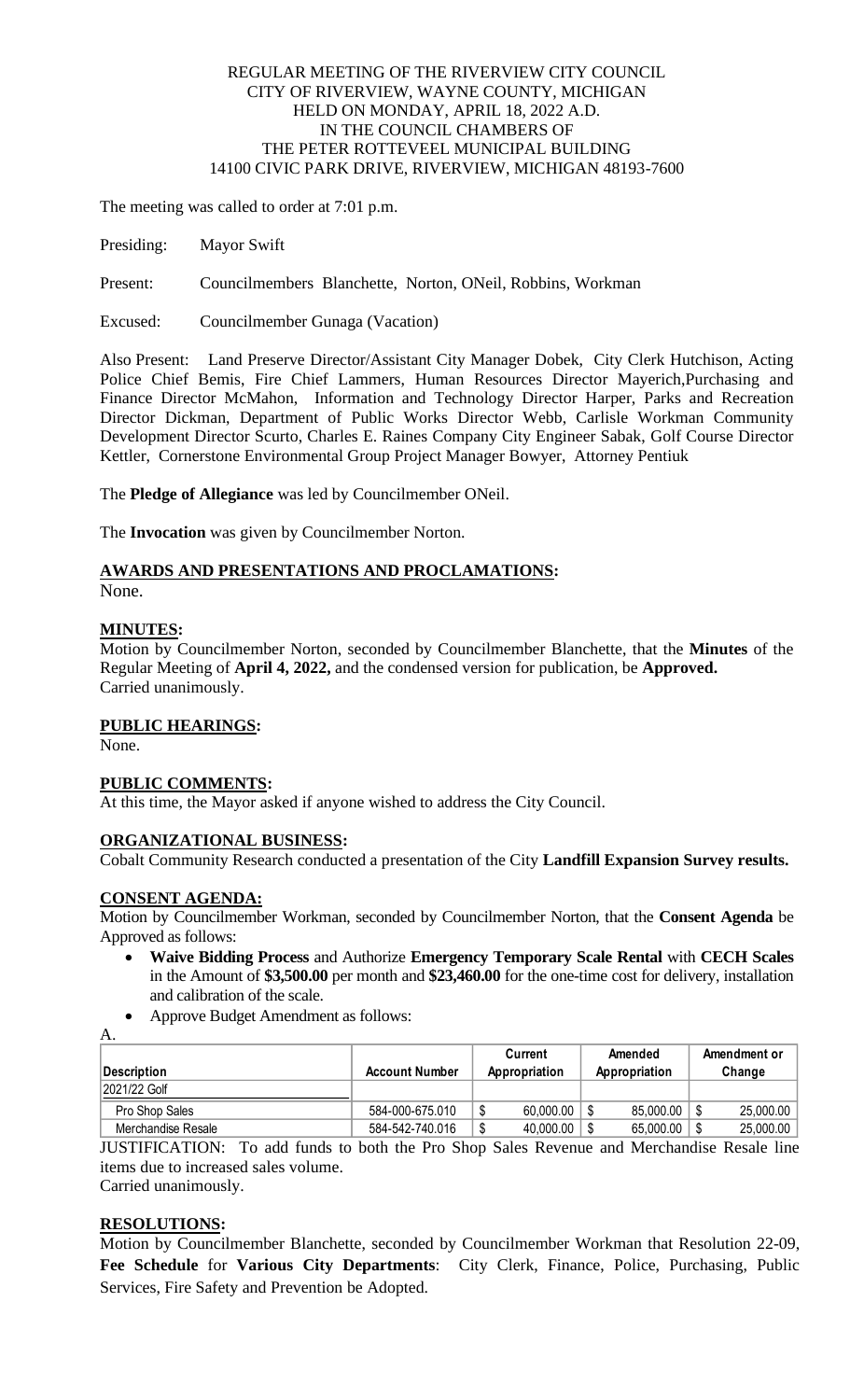#### RESOLUTION NO. 22- 09 RESOLUTION AMENDING DEPARTMENTAL FEE SCHEDULE

- WHEREAS, the City Council desires to establish a fee schedule for various departments to satisfy the operational and capital needs of each department; and
- WHEREAS, the respective departments have reviewed and recommend the proposed fees;
- WHEREAS, the City Council determines the Proposed Fees to be required to meet the operational and capital needs for the affected Departments; and
- WHEREAS, Section 26-13 of the Riverview City Charter provides for the City Council to establish a Fee Schedule by Resolution.
- NOW, THEREFORE, BE IT RESOLVED BY THE CITY COUNCIL OF THE CITY OF RIVERVIEW that the following Fee Schedule for Business Licenses, Animal Licenses and other Fees, Miscellaneous Fees, Department of Public Service Fees, and Fire Department Fire Safety and Prevention Service fees be Adopted as follows:

| <b>DESCRIPTION</b>                                                                                                                            |                                                           |
|-----------------------------------------------------------------------------------------------------------------------------------------------|-----------------------------------------------------------|
|                                                                                                                                               |                                                           |
| The fees as required by Section 14-33, 14-34 and 26-13 of the Riverview<br>Code of Ordinances shall be as follows:                            |                                                           |
|                                                                                                                                               |                                                           |
| <b>REGISTRATIONS</b>                                                                                                                          | <b>FEES</b>                                               |
| New Registrations - First Time Application Fee.                                                                                               | License fee $+35.00$ First Time<br><b>Application Fee</b> |
| Professional Registration - Doctors, Dentists, Chiropractors, Lawyers,<br>Veterinarians, Hearing, and Vision.                                 | 65.00                                                     |
| Financial Registration - Banks, Credit Unions Savings and Loan                                                                                | 65.00                                                     |
| Housing Registrations - Apartments, Nursing Homes, Senior Living,<br>Assisted Living - Group Homes - Day Care                                 | 65.00                                                     |
| Massage Therapists (Individual Registration)-Copy of State License<br>Required                                                                | 60.00                                                     |
| Curbside Trash Collector (Occasional) Register only no fee.                                                                                   | 0.00                                                      |
|                                                                                                                                               |                                                           |
| <b>BUSINESS LICENSES</b>                                                                                                                      |                                                           |
| New Business - First Time Application Fee, excluding Peddlers, Solicitors,<br>Transient, Junk or Trash Collectors (See Individual Categories) | 35.00                                                     |
| Late Renewal of Business License                                                                                                              | Two weeks after certified letter<br>$-$ \$10.00 a day     |
|                                                                                                                                               |                                                           |
| Any Business not otherwise categorized-under 2000 sq.ft.                                                                                      | 50.00<br>65.00                                            |
| Any building over 2000 square feet                                                                                                            |                                                           |
| Any building over 3000 square feet                                                                                                            | 90.00                                                     |
| Amusement parks or places:                                                                                                                    |                                                           |
| Five or less kinds of exhibits, shows or amusements                                                                                           | 100.00                                                    |
| Six or more kinds of exhibits, shows or amusements                                                                                            | 200.00                                                    |
| Cash Bond posting (to be refunded upon satisfactory cleanup)                                                                                  | 1,500.00                                                  |
| <b>Electrical Inspections</b>                                                                                                                 | <b>Current Electrical Fees</b>                            |
| Minimum Fee                                                                                                                                   | <b>Current Electrical Fees</b>                            |
| Amusement riding or moving devices:                                                                                                           |                                                           |
| First day, per device                                                                                                                         | 35.00                                                     |
| Each subsequent day, per device                                                                                                               | 20.00                                                     |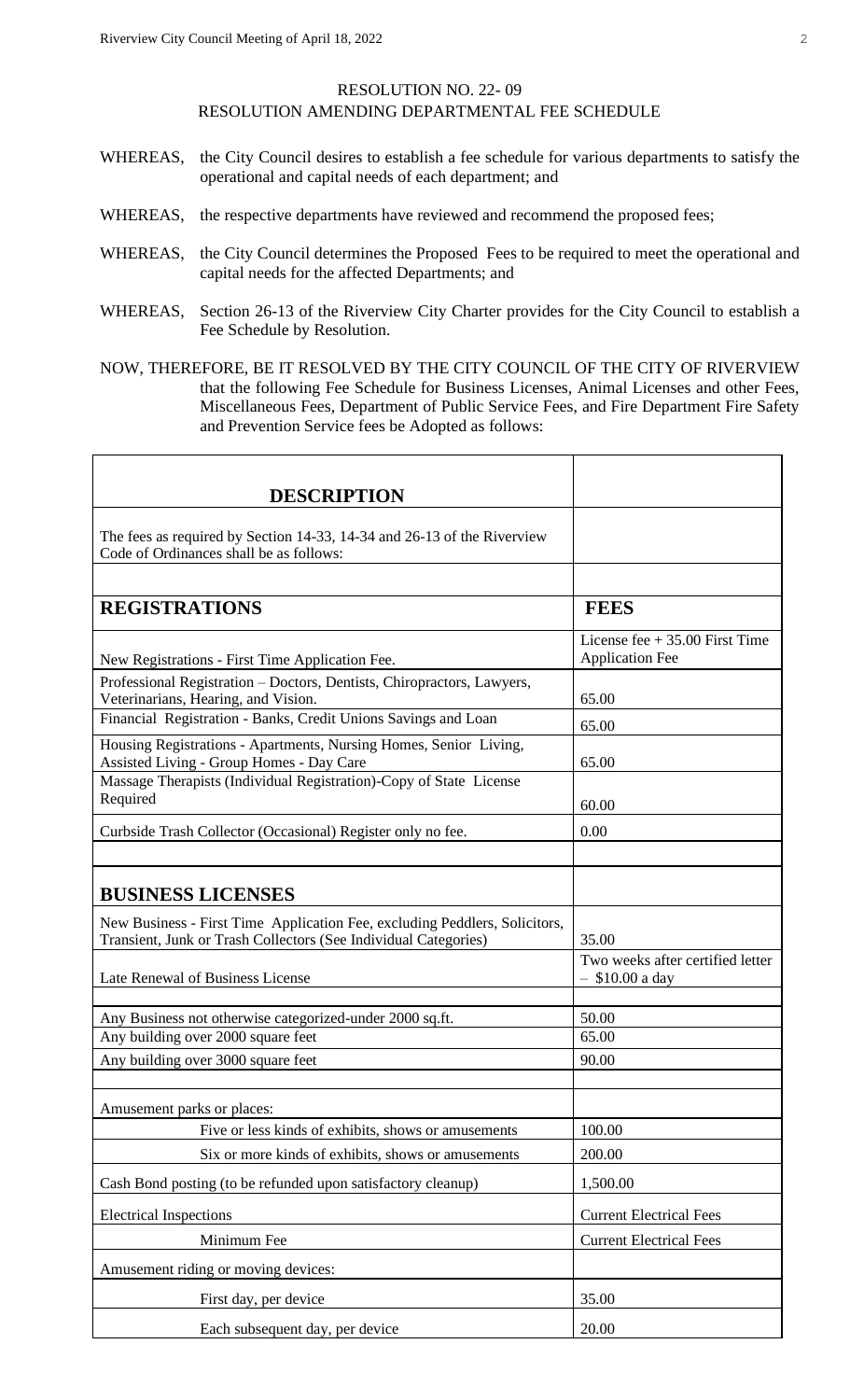| Food Concessions each, per day                                    | 15.00                          |
|-------------------------------------------------------------------|--------------------------------|
| Game Concessions each, per day                                    | 15.00                          |
| Cash Bond posting (to be refunded upon satisfactory cleanup)      | 1,500.00                       |
| <b>Electrical Inspections</b>                                     | <b>Current Electrical Fees</b> |
| Minimum Fee                                                       | <b>Current Electrical Fees</b> |
| Animal Exhibits, each per day                                     | 15.00                          |
|                                                                   |                                |
| Auctions:                                                         |                                |
| Per day                                                           | 100.00                         |
| Per year                                                          | 500.00                         |
| Cash bond posting (to be refunded upon satisfactory cleanup       | 1,500.00                       |
| Banquet halls, rental facilities only                             | 90.00                          |
| Banquet halls, rental facilities with Catering                    | 120.00                         |
| With Chapel                                                       | Additional 25.00               |
|                                                                   |                                |
| Bars, Lounges or Beer Gardens with food                           | 75.00                          |
| Bars, Lounges or Beer Gardens with food and entertainment         | 145.00                         |
|                                                                   |                                |
| Barbershops; Also see SALONS                                      |                                |
| Hair cutting service only                                         | 50.00                          |
|                                                                   |                                |
| Beauty Shops; see Salons                                          |                                |
|                                                                   |                                |
| Body Piercing of any kind. (See Tattoo Parlor)                    | 160.00                         |
|                                                                   |                                |
| <b>Bookstores:</b>                                                |                                |
| Traditional and stationery supplies                               | 50.00                          |
| Adult bookstore                                                   | 120.00                         |
|                                                                   |                                |
| Bowling alleys                                                    | 40.00                          |
| Plus per alley                                                    | 5.00                           |
|                                                                   |                                |
| Cabarets - Yearly                                                 |                                |
| Group "A" (DANCE/ENTERTAINMENT)                                   | 135.00                         |
| Group "B" club cabaret (HOTEL)                                    | 385.00                         |
| Group "C" limited cabaret: (RESORTS)                              | 550.00                         |
| Group "D" (ADULT ENTERTAINMENT)                                   | 550.00                         |
|                                                                   |                                |
| Car Wash - See Vehicle                                            |                                |
|                                                                   |                                |
| Cemetery                                                          | 110.00                         |
|                                                                   |                                |
| Christmas tree lots: Fruits and vegetables (private/vacant lots). |                                |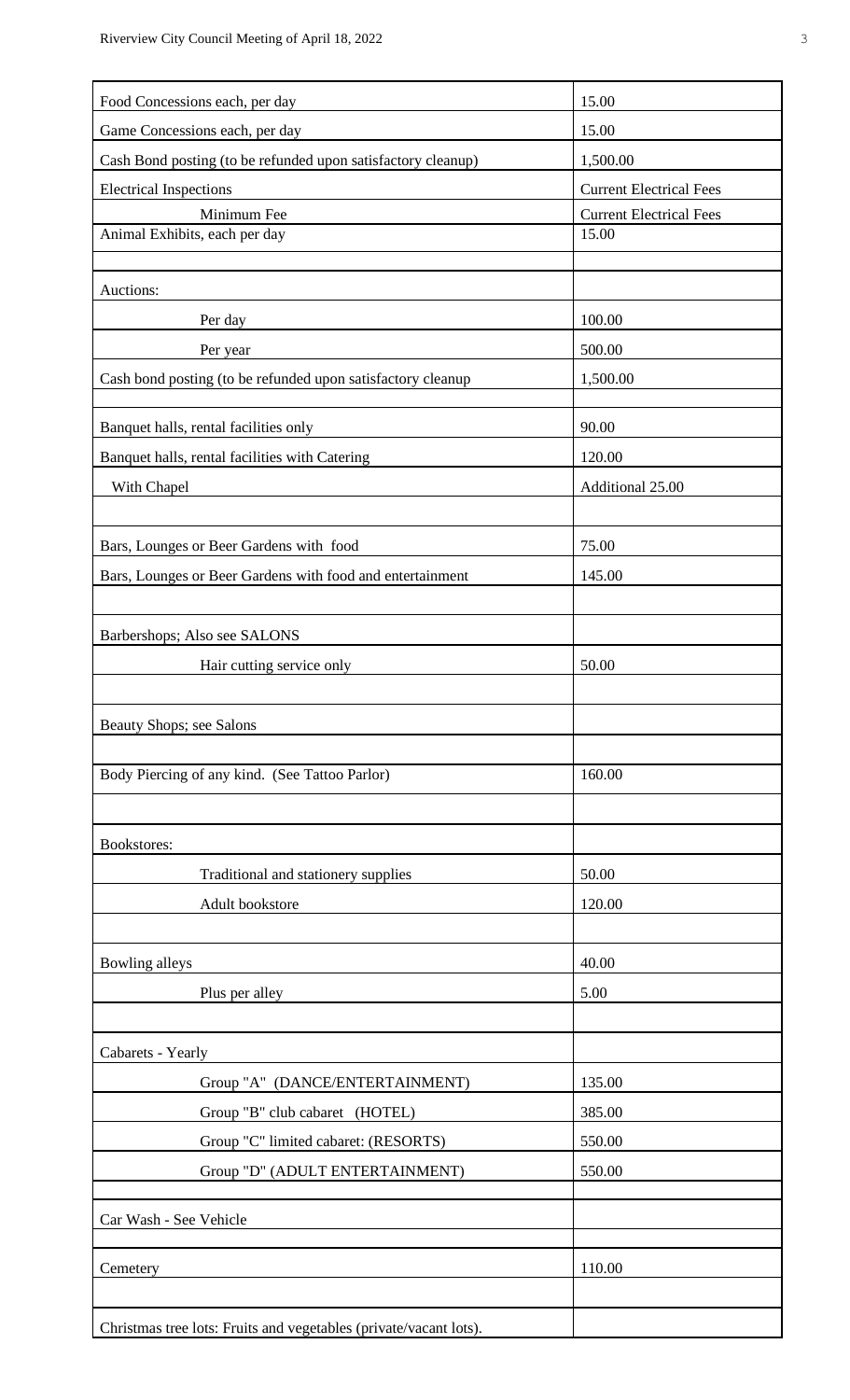| For a period of 1 to 3 days                                                                         | 75.00                          |
|-----------------------------------------------------------------------------------------------------|--------------------------------|
| For a period of 4 to 14 days                                                                        | 150.00                         |
| For a period of 15-30 days                                                                          | 400.00                         |
| Cash bond posting (to be refunded upon satisfactory<br>cleanup)                                     | 1,500.00                       |
|                                                                                                     |                                |
| Circus, Carnival, Menagerie, Open-air Exhibition:                                                   |                                |
| First day                                                                                           | 150.00                         |
| Each subsequent day                                                                                 | 100.00                         |
| Side show in connection with above:                                                                 |                                |
| First day                                                                                           | 50.00                          |
| Each subsequent day                                                                                 | 25.00                          |
| <b>Electrical Inspection Fees</b>                                                                   | <b>Current Inspection Fees</b> |
| Minimum Fee                                                                                         | <b>Current Inspection Fees</b> |
| Cash bond posting (to be refunded upon satisfactory cleanup)                                        | 1,500.00                       |
| <b>Insurance Liability</b>                                                                          | 1 Million Dollars              |
|                                                                                                     |                                |
| Cleaners (Dry Cleaners only). Also see "Laundromat"                                                 | 50.00                          |
|                                                                                                     |                                |
| Commercial animal establishment permits:                                                            |                                |
|                                                                                                     | 20.00                          |
| (1) Each auction                                                                                    | 50.00                          |
| (2) Each circus                                                                                     | 50.00                          |
| (3) Each grooming shop                                                                              | 50.00                          |
| (4) Kennel authorized for dogs, cats and other animals                                              | 20.00                          |
| (5) Each performing animal exhibition                                                               | 50.00                          |
| (6) Each pet shop                                                                                   | 25.00                          |
| (7) Each riding stable                                                                              | 25.00                          |
| (8) Each zoological park<br>Penalty fee for renewal of commercial animal establishment permit after | 25.00                          |
| expiration date                                                                                     |                                |
|                                                                                                     |                                |
| Concert (transient), plays, musical performances, motion picture or<br>exhibitions:                 |                                |
| First day                                                                                           | 60.00                          |
| Each subsequent day                                                                                 | 15.00                          |
| <b>Electrical Inspection Fees</b>                                                                   | <b>Current Electrical Fees</b> |
| Minimum Fee                                                                                         | <b>Current Electrical Fees</b> |
| Cash Bond (to be refunded upon satisfactory cleanup)                                                | 1,500.00                       |
|                                                                                                     |                                |
| Construction - must also register with Building & Engineering.                                      | 65.00                          |
|                                                                                                     |                                |
| Contractors - must also register with Building $&$ Engineering                                      | 65.00                          |
|                                                                                                     |                                |
|                                                                                                     | 50.00                          |
| <b>Convenience Store/Party Store</b>                                                                |                                |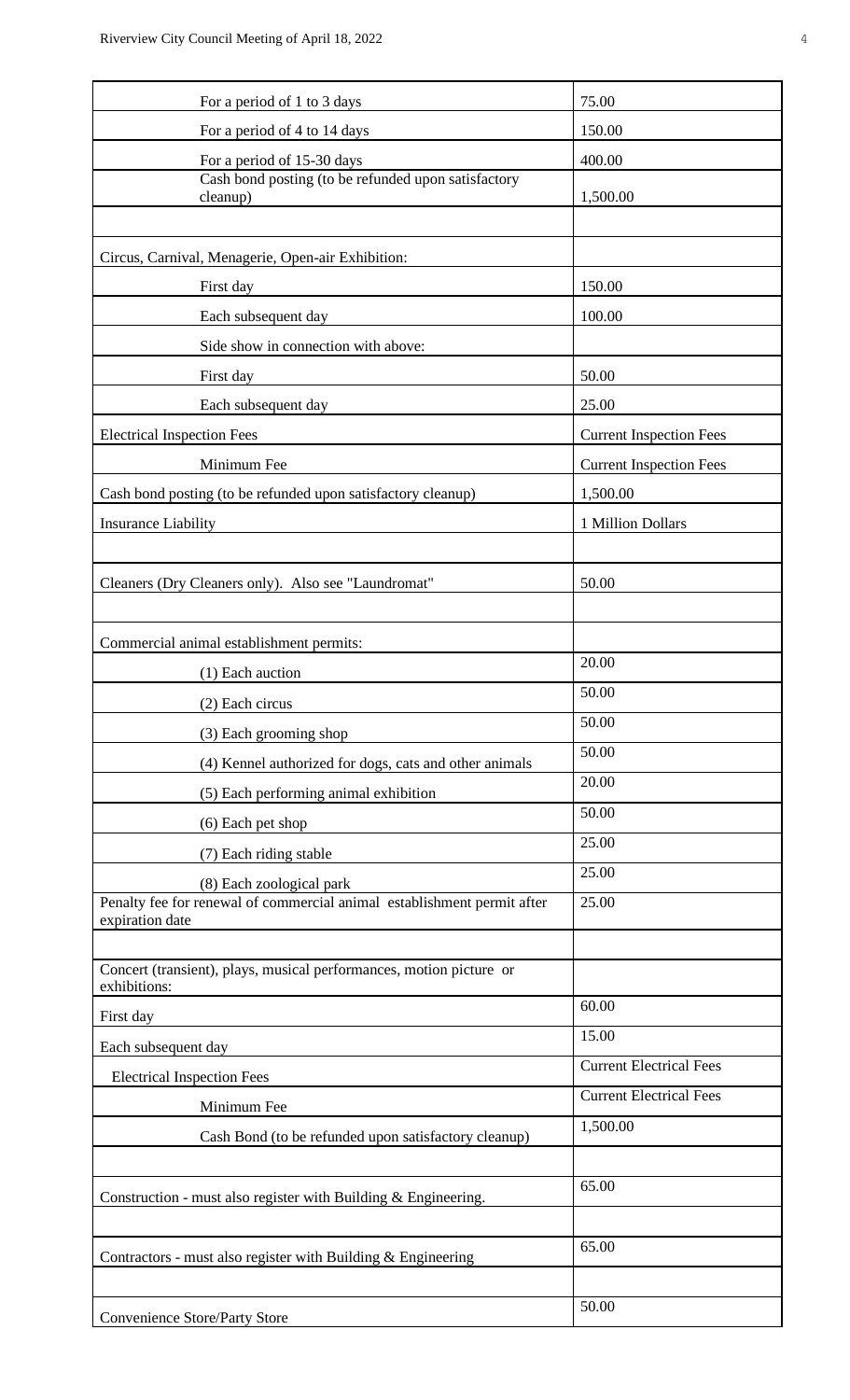| Convenience Store/Party Store Selling Alcohol                                   | 90.00                                                     |
|---------------------------------------------------------------------------------|-----------------------------------------------------------|
|                                                                                 |                                                           |
| Dancehalls open to the public for admission fee                                 | 65.00                                                     |
| Dances, public, transient                                                       | 65.00                                                     |
|                                                                                 |                                                           |
| <b>Engineering Firms</b>                                                        | 65.00                                                     |
|                                                                                 |                                                           |
| Fabricating shops                                                               | 65.00                                                     |
|                                                                                 |                                                           |
| Food establishments – see Restaurants.                                          |                                                           |
|                                                                                 |                                                           |
| Food Trucks – see Mobile Food Vending Units                                     |                                                           |
|                                                                                 |                                                           |
| Garbage Picker - Not for Profit. Also see Junk Collector                        | No Fee                                                    |
|                                                                                 |                                                           |
| Gas Stations - gas, oil, accessories + convenience store                        | 55.00                                                     |
| With Vehicle Repair Shop                                                        | Additional 40.00                                          |
| With Towing                                                                     | Additional 40.00                                          |
| With Car Wash                                                                   | Additional 40.00                                          |
|                                                                                 |                                                           |
| Grocery, delicatessen or party store (public shopping area under 2000 sq<br>ft) | 50.00                                                     |
| Grocery or Supermarket over 2000 sq. ft. (Sec. 14-104)                          | 65.00                                                     |
|                                                                                 |                                                           |
| Going out of business license: 30-day license; PA 39; 1961                      | 60.00                                                     |
|                                                                                 |                                                           |
| Gymnasium / Physical Fitness / Health Conditioning                              | 65.00                                                     |
|                                                                                 |                                                           |
| Handbill Distribution; Door to Door                                             | 50.00                                                     |
|                                                                                 |                                                           |
| Health Club - See Indoor Athletics                                              |                                                           |
|                                                                                 |                                                           |
| Home Occupation License - First Time                                            | 50.00 License Fee. However, if<br>Special Use Approval is |
|                                                                                 | required, only current                                    |
|                                                                                 | Planning/ZBA fees will apply.                             |
| Home Occupation License - Renewal                                               | 50.00                                                     |
| Indoor athletics for profit establishments:                                     |                                                           |
| Gymnasiums                                                                      | 65.00                                                     |
| Pools                                                                           | 65.00                                                     |
| Skating rinks                                                                   | 65.00                                                     |
| Tennis courts                                                                   | 65.00                                                     |
| Sauna baths                                                                     | 65.00                                                     |
|                                                                                 |                                                           |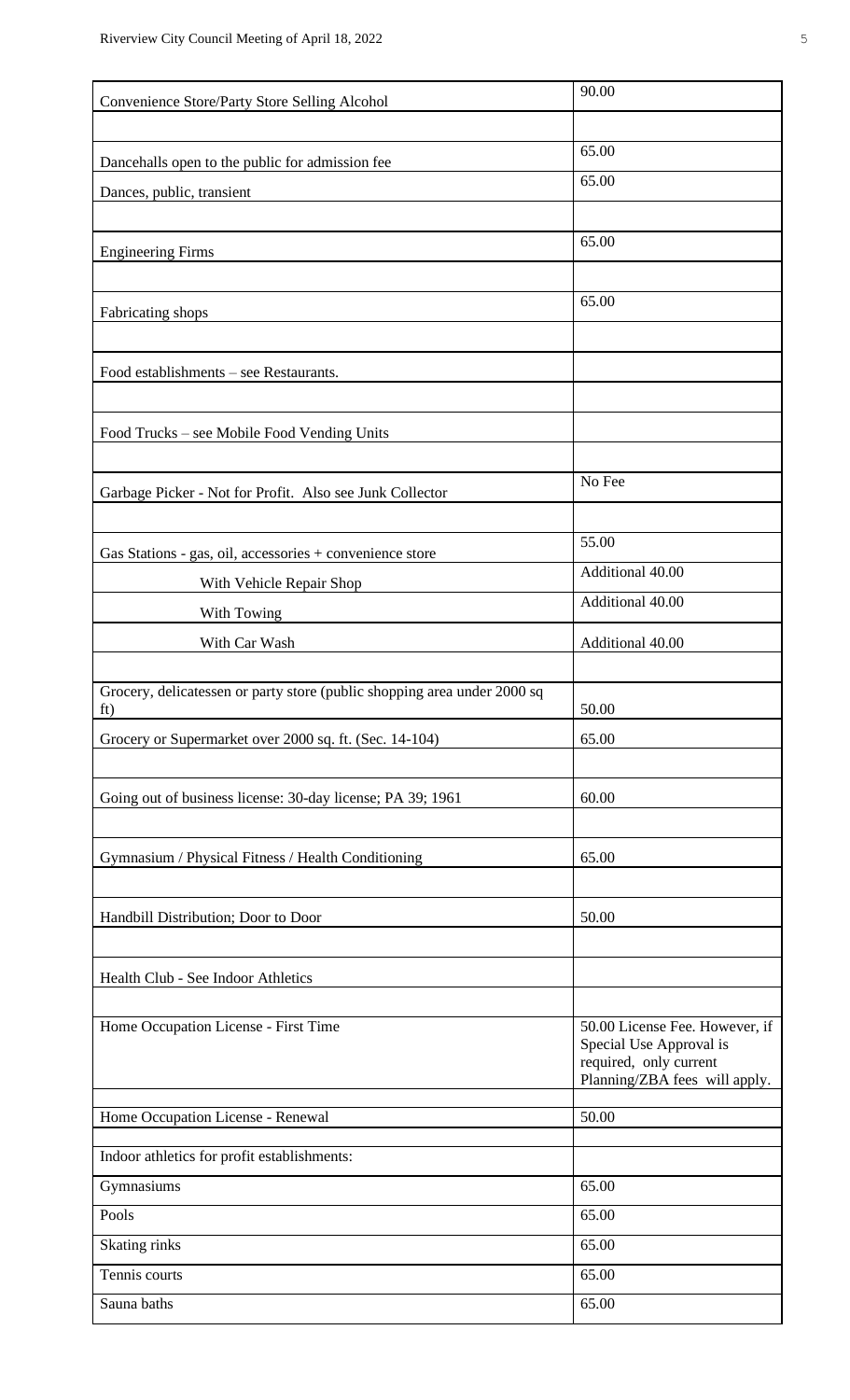| Racquet clubs                                                                                  | 65.00                                                                                                                                                                                                                                                                                                                                     |
|------------------------------------------------------------------------------------------------|-------------------------------------------------------------------------------------------------------------------------------------------------------------------------------------------------------------------------------------------------------------------------------------------------------------------------------------------|
|                                                                                                |                                                                                                                                                                                                                                                                                                                                           |
| <b>Junk Dealer</b>                                                                             | 100.00                                                                                                                                                                                                                                                                                                                                    |
| Each Vehicle                                                                                   | 20.00                                                                                                                                                                                                                                                                                                                                     |
|                                                                                                |                                                                                                                                                                                                                                                                                                                                           |
| Junk Collector/Garbage Picker-Not for Profit; Occasional; Register only                        | No fee                                                                                                                                                                                                                                                                                                                                    |
| Laundromats, self-service or automatic laundry shops (coin-operated)                           |                                                                                                                                                                                                                                                                                                                                           |
| washers & dryers (1st ten machines); Also see Dry Cleaners                                     | 50.00                                                                                                                                                                                                                                                                                                                                     |
| For each extra 10 machines over amount, or fraction thereof                                    | 20.00                                                                                                                                                                                                                                                                                                                                     |
|                                                                                                |                                                                                                                                                                                                                                                                                                                                           |
| Lounge - See Restaurant or Bars                                                                |                                                                                                                                                                                                                                                                                                                                           |
|                                                                                                |                                                                                                                                                                                                                                                                                                                                           |
| Manufacturer or Manufacturer/Distributor                                                       | 95.00                                                                                                                                                                                                                                                                                                                                     |
|                                                                                                |                                                                                                                                                                                                                                                                                                                                           |
| Massage Business; All personnel must be registered separately. Also see<br>Registration; Salon | 65.00                                                                                                                                                                                                                                                                                                                                     |
|                                                                                                |                                                                                                                                                                                                                                                                                                                                           |
| Massage Therapist - Registration. See "Registration"                                           |                                                                                                                                                                                                                                                                                                                                           |
|                                                                                                |                                                                                                                                                                                                                                                                                                                                           |
| <b>Mechanical Amusement Devices:</b>                                                           |                                                                                                                                                                                                                                                                                                                                           |
| Distributor                                                                                    | 400.00                                                                                                                                                                                                                                                                                                                                    |
| Owner: Per Year                                                                                | 150.00                                                                                                                                                                                                                                                                                                                                    |
| <b>Owner: Per Device</b>                                                                       | 10.00                                                                                                                                                                                                                                                                                                                                     |
| Electrical inspection fees:                                                                    |                                                                                                                                                                                                                                                                                                                                           |
| Per device:                                                                                    | <b>Current Electrical Fees</b>                                                                                                                                                                                                                                                                                                            |
| Minimum Fee                                                                                    | <b>Current Electrical Fees</b>                                                                                                                                                                                                                                                                                                            |
|                                                                                                |                                                                                                                                                                                                                                                                                                                                           |
| Mobile Food Vending Units                                                                      | One Month Fee: \$50.00 serving<br>to the general public on city or<br>commercial or business<br>property                                                                                                                                                                                                                                  |
|                                                                                                | Private Property: 1 Day Event<br>Registration                                                                                                                                                                                                                                                                                             |
| Mobile Food Vending Units                                                                      | Permit: No fee, liability<br>insurance with City of<br>Riverview added insured.<br>Private event only (party guests,<br>employees. General Public<br>cannot be served.                                                                                                                                                                    |
| Mobile Food Vending Units                                                                      | <b>City Property Approved Private</b><br>Event: 1 Day Event<br>Registration<br>Permit: No fee, liability<br>insurance with City of<br>Riverview added insured.<br>Private event only (party guests,<br>or business employees. General<br>Public cannot be served.<br><b>Event/Festival Single Event</b><br>Fee: Special Event Application |
| Mobile Food Vending Units                                                                      | subject to event fee.                                                                                                                                                                                                                                                                                                                     |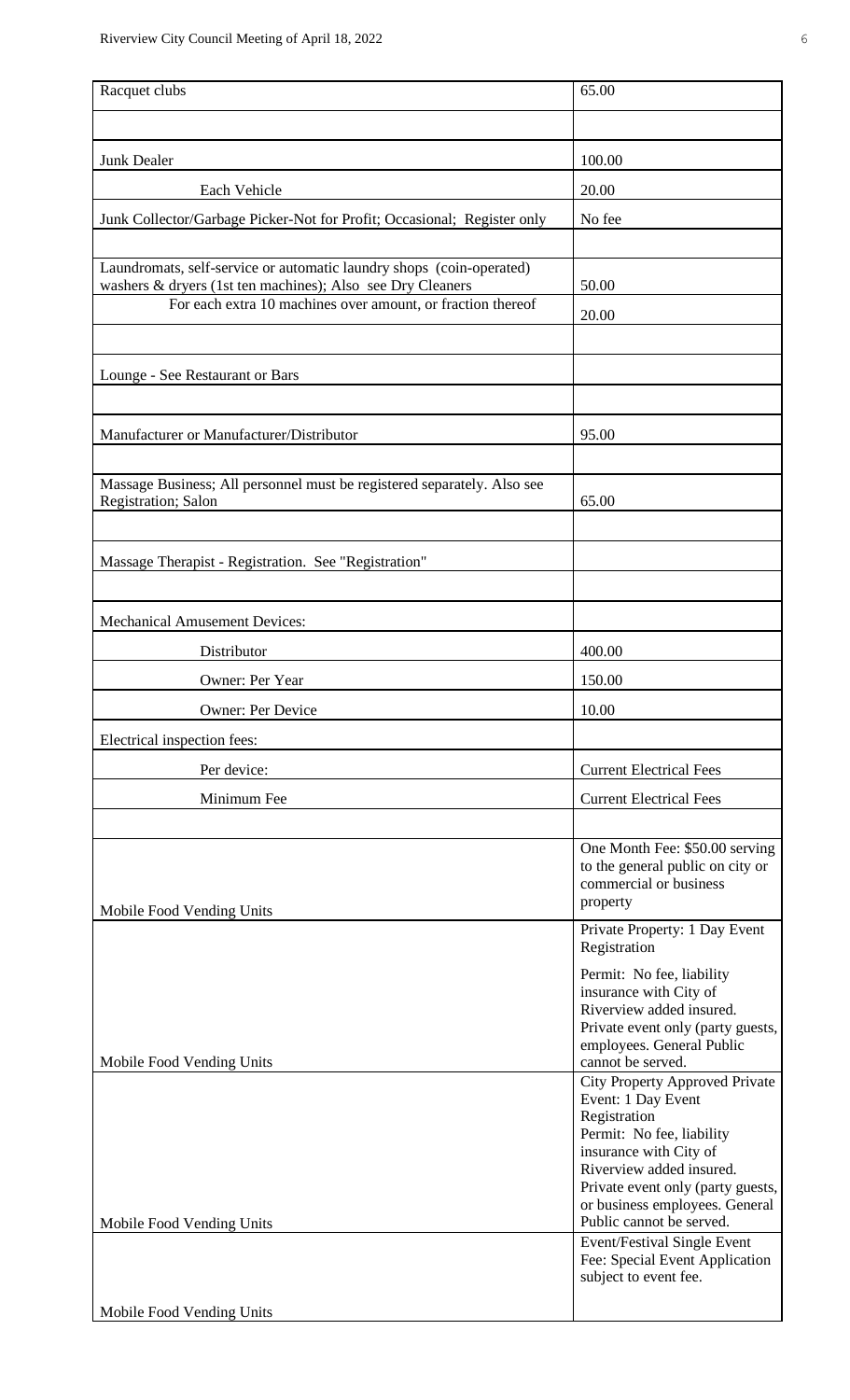| Mobile Food Vending Units                                                                                                  | <b>Event/Festival Annual Event</b><br>Fee: Special Event Application<br>subject to event fee |
|----------------------------------------------------------------------------------------------------------------------------|----------------------------------------------------------------------------------------------|
|                                                                                                                            |                                                                                              |
| Motel, motor tourist courts or hotel:                                                                                      |                                                                                              |
| First 10 units                                                                                                             | 150.00                                                                                       |
|                                                                                                                            | 15.00                                                                                        |
| For each additional unit over 10                                                                                           |                                                                                              |
| <b>Special Events:</b><br>Movie/Insurance Fees                                                                             |                                                                                              |
| Permit Application Processing Fee 54-53 (a)(6)a.                                                                           | 150.00                                                                                       |
| Property Fee (per site/per day) $4-53(b)(6)$ b.                                                                            | 1,000.00                                                                                     |
| Insurance - Personal 54-55 $(a)(5)$                                                                                        | 1,000,000.00                                                                                 |
| Insurance - Equipment $54-55$ (a)(5)                                                                                       | 5,000,000.00                                                                                 |
| Bond 54-55 (6) 54-60 (b)                                                                                                   | Minimum 500.00                                                                               |
| Monitoring Fees (Labor/Equipment) 54-53(b)(6)c. & 54-59                                                                    |                                                                                              |
| Labor                                                                                                                      | Per Current Wage/Benefit<br>Agmt                                                             |
| Equipment                                                                                                                  | Per Current State of Michigan<br>Schedule "C" Rates approved at<br>CM/4/18/11                |
| Moving company - Small Truck                                                                                               | 65.00                                                                                        |
| Moving Company - Large 18 wheel truck                                                                                      | 90.00                                                                                        |
| Nail salon only-acrylics, manicure, pedicures. Also see SALON                                                              | 50.00                                                                                        |
|                                                                                                                            |                                                                                              |
| Nightclub - Bar, food, dancing and/or entertainment (not adult (sexually<br>oriented) such as Poker, Wrestling, Live Bands | 145.00                                                                                       |
|                                                                                                                            | 50.00                                                                                        |
| Party Store<br>Party Store Selling Alcohol                                                                                 | 95.00                                                                                        |
|                                                                                                                            |                                                                                              |
| Pawnbroker                                                                                                                 | 210.00 annual fee                                                                            |
| (required by State Law)                                                                                                    | 3,000.00 penal bond with 2<br>sureties                                                       |
|                                                                                                                            |                                                                                              |
| Peddlers: Per day, License Fee                                                                                             | 200.00                                                                                       |
| (Maximum of \$2,000.00 in one year period                                                                                  | 2,000.00                                                                                     |
| <b>Investigation Fee</b>                                                                                                   | 75.00                                                                                        |
| Fingerprinting                                                                                                             | 64.25                                                                                        |
| ID Cards (3 required) each card                                                                                            | 2.00                                                                                         |
| Pharmacy/Sundries                                                                                                          | 65.00                                                                                        |
|                                                                                                                            |                                                                                              |
| Physical Therapy/Rehab                                                                                                     | 65.00                                                                                        |
| with pool - additional                                                                                                     | 60.00                                                                                        |
|                                                                                                                            | 50.00                                                                                        |
| Pool hall and billiard rooms                                                                                               | 15.00                                                                                        |
| Plus per pool table                                                                                                        | 65.00                                                                                        |
| With bar/restaurant                                                                                                        |                                                                                              |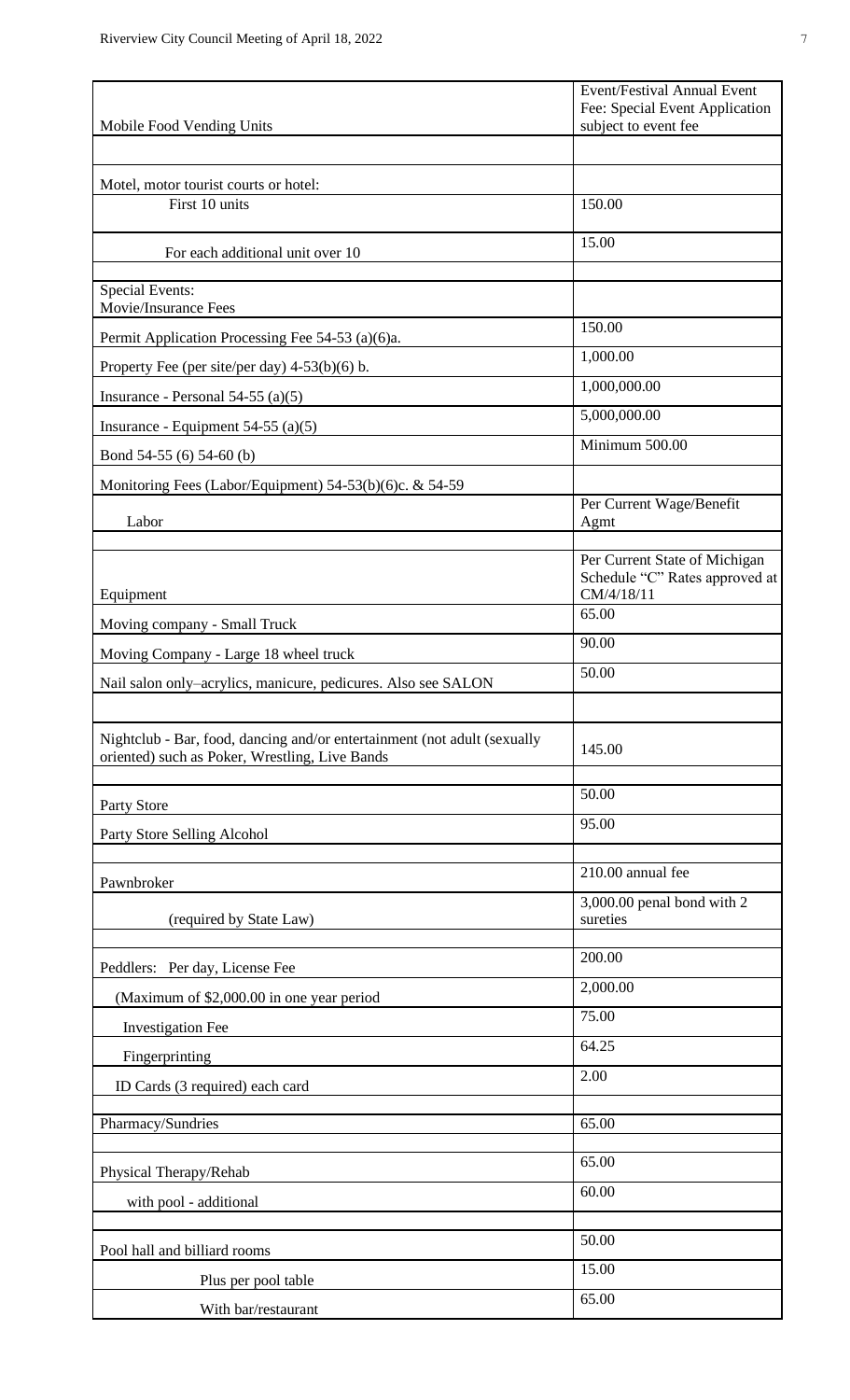| With bar/restaurant/entertainment. See Nightclub                                                                                                                                   | Additional 145.00                                |
|------------------------------------------------------------------------------------------------------------------------------------------------------------------------------------|--------------------------------------------------|
| Precious metals license                                                                                                                                                            | 120.00                                           |
|                                                                                                                                                                                    |                                                  |
| Public entertainment not otherwise specified herein                                                                                                                                |                                                  |
| (see exclusion under concert, plays and lectures halls):                                                                                                                           |                                                  |
| First day                                                                                                                                                                          | 40.00                                            |
| Each subsequent day                                                                                                                                                                | 10.00                                            |
|                                                                                                                                                                                    |                                                  |
| Rehabilitation (not nursing home). See Physical Therapy/Rehab                                                                                                                      |                                                  |
| Restaurants: carry-out only or less than 5 tables; no alcohol                                                                                                                      | 50.00                                            |
| Restaurants: full service, fast food, drive-through                                                                                                                                | 65.00                                            |
| Restaurants with beer, wine, alcohol                                                                                                                                               | 75.00                                            |
| Restaurants with beer, wine, alcohol and entertainment                                                                                                                             | 145.00                                           |
| Salons and/or Beauty Shops                                                                                                                                                         |                                                  |
| Nail salon only - acrylics, manicure, pedicures only                                                                                                                               | 50.00                                            |
|                                                                                                                                                                                    |                                                  |
| Combination of up to 3 (three) of the following services:<br>Haircutting, hair coloring, perms, manicures, pedicures,<br>nails                                                     |                                                  |
| Combination of 4 (four) or more of the following services:                                                                                                                         | 50.00                                            |
| Haircutting, hair coloring, perms, manicures, pedicures,<br>nails, facials, tanning & body waxing, including massage<br>and/or sauna. Massage personnel to be licensed separately. | 65.00                                            |
| Full Service Salon including massage therapy and/or                                                                                                                                |                                                  |
| sauna                                                                                                                                                                              | 90.00                                            |
| <b>Sexually Oriented Businesses</b>                                                                                                                                                |                                                  |
|                                                                                                                                                                                    |                                                  |
| Application and investigation fee                                                                                                                                                  | 175.00                                           |
| Employee application, each investigation fee                                                                                                                                       | 90.00                                            |
| License fee, annual; 14-553                                                                                                                                                        | 120.00                                           |
| Solicitor and canvassers:                                                                                                                                                          |                                                  |
| <b>Yearly Fee</b>                                                                                                                                                                  |                                                  |
| ID Cards (3 required) Each Card                                                                                                                                                    | 50.00<br>2.00 Each                               |
|                                                                                                                                                                                    |                                                  |
| Special Event Vendors shall be excluded from transient<br>merchants and peddler fees, and based on the Recreation Fee<br>Schedule.                                                 | <b>See Recreation Department</b><br>Fee Schedule |
| Shippers. Also see warehousing.                                                                                                                                                    | 115.00                                           |
|                                                                                                                                                                                    |                                                  |
| <b>Street Sweeping Service</b>                                                                                                                                                     | 90.00                                            |
| Storage - Small Bays; Also see Warehousing                                                                                                                                         | 65.00                                            |
|                                                                                                                                                                                    |                                                  |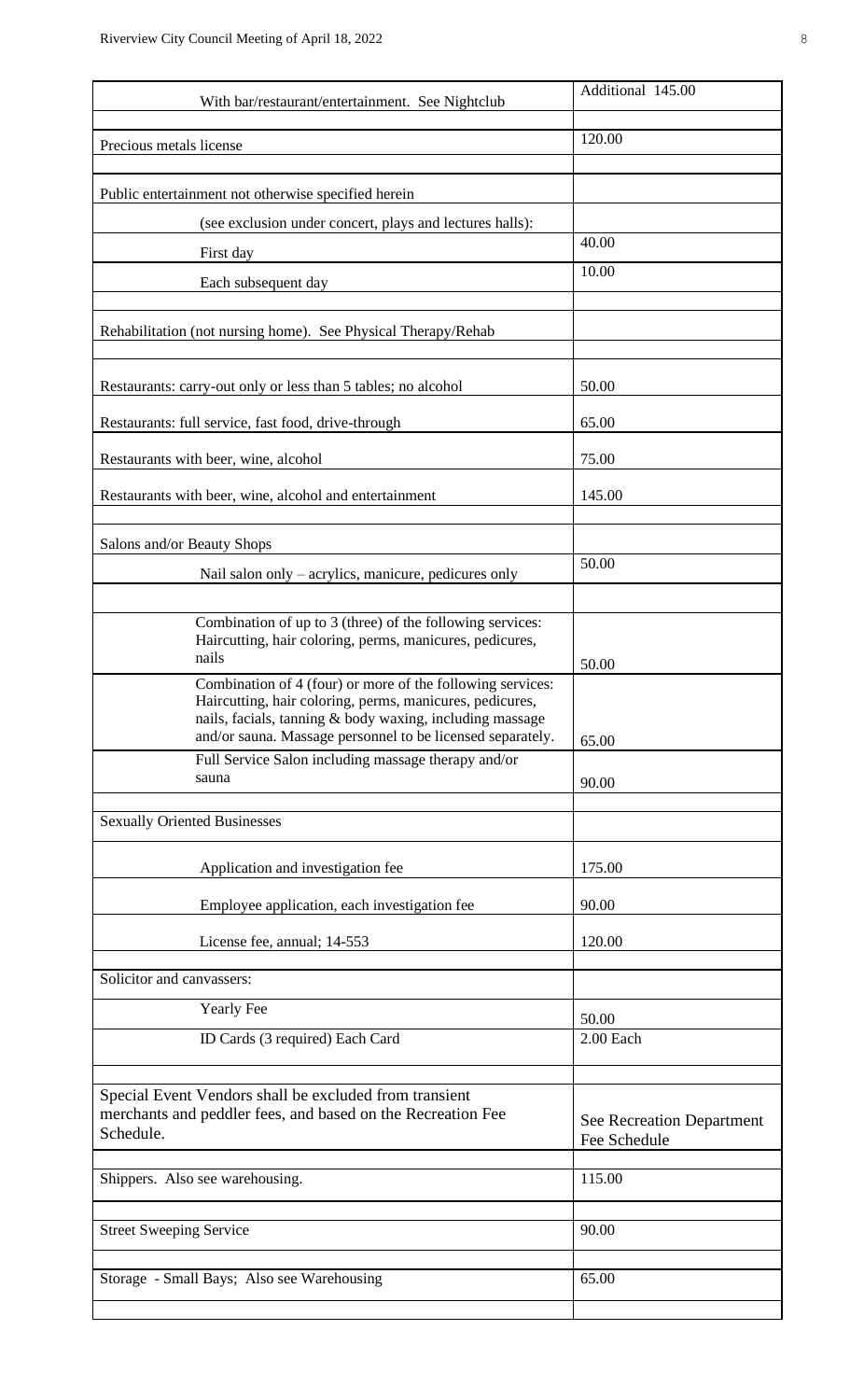| Storage - Lots, acreage storing vehicles, motor homes, etc.; Also see<br>Warehousing                                            | 90.00             |
|---------------------------------------------------------------------------------------------------------------------------------|-------------------|
| Tanning salon; tanning only. Also see Salon                                                                                     | 50.00             |
| <b>Tattoo Parlor</b>                                                                                                            | 260.00            |
| with Body Piercing                                                                                                              | $260.00 + 150.00$ |
|                                                                                                                                 |                   |
| Taxicab and non-public operated vehicles - Company License<br>Each vehicle requires a separate license. Requires Police Vehicle | 50.00             |
| Inspection, Proof of Insurance, and VIN numbers.<br>Includes a record check of the driver.                                      | 45.00             |
| <b>Telecommunication Towers</b>                                                                                                 | 120.00            |
| Theaters, stage and screen                                                                                                      | 55.00             |
| <b>Toll Bridges</b>                                                                                                             | 120.00            |
| Towing Only (also see Vehicles)                                                                                                 | 50.00             |
| Transient merchants:<br>Per day/Per location                                                                                    |                   |
|                                                                                                                                 | 300.00            |
| Investigation<br>Fingerprinting (\$15.00 RVPD and \$49.25<br>State)                                                             | 75.00<br>64.25    |
| ID Cards (3 required) Each Card                                                                                                 | 2.00              |
| Surety Bond in the amount of \$500                                                                                              |                   |
| Vehicles:                                                                                                                       |                   |
| New car sales                                                                                                                   | 80.00             |
| New car sales and service shop/showroom                                                                                         | 90.00             |
| Used car lot sales                                                                                                              | 65.00             |
| Combination new and used car sales                                                                                              | 120.00            |
| Leasing agency                                                                                                                  | 65.00             |
| Motor Cycle or Motor Bike Sales or Rental                                                                                       | 230.00            |
| Boat/Marine repair                                                                                                              | 65.00             |
| Glass replacement or installation                                                                                               | 65.00             |
| <b>Collision or Repair Shops</b>                                                                                                | 65.00             |
| Paint Shop                                                                                                                      | 65.00             |
| Parts                                                                                                                           | 65.00             |
| Trim / Upholstery or Detailing                                                                                                  | 65.00             |
| Towing only                                                                                                                     | 50.00             |
| Towing and Storage                                                                                                              | 65.00             |
| Towing, Storage, and Repair                                                                                                     | 75.00             |
| Towing, Storage, Repair, Used Sales                                                                                             | 115.00            |
| Wash, automatic, coin-operated or manual do-it-yourself                                                                         | 65.00             |
|                                                                                                                                 |                   |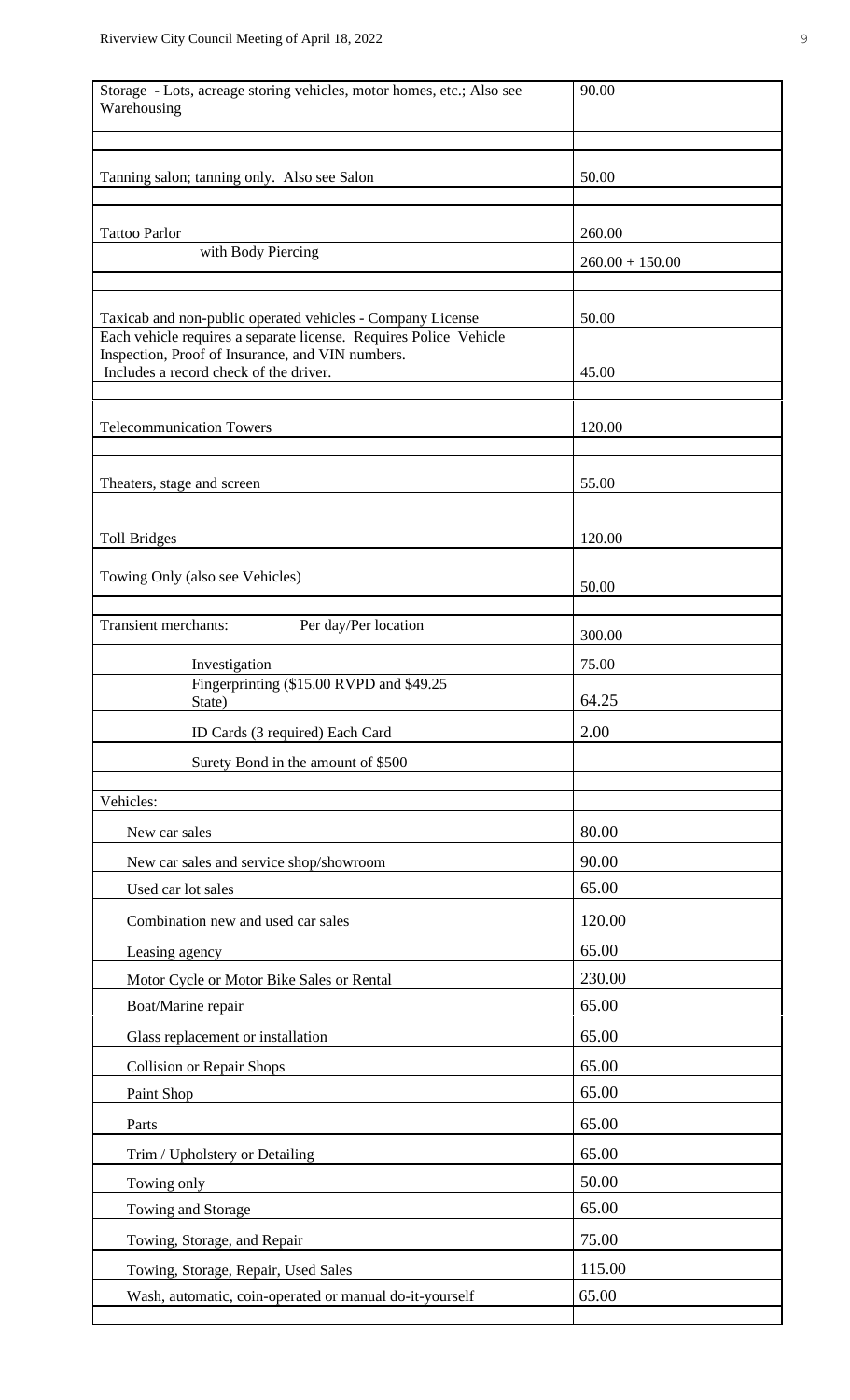| <b>Transportation - Small Delivery Trucks</b>                                                                     | 65.00                                                                                                                                                                                                                                                                                                                                                    |
|-------------------------------------------------------------------------------------------------------------------|----------------------------------------------------------------------------------------------------------------------------------------------------------------------------------------------------------------------------------------------------------------------------------------------------------------------------------------------------------|
| Transportation - Industrial, Large Loads, 18 wheelers                                                             | 90.00                                                                                                                                                                                                                                                                                                                                                    |
| Veterinary Clinics - See Professional Registration                                                                |                                                                                                                                                                                                                                                                                                                                                          |
| Warehousing under 2000 square feet (no retail sales rooms)                                                        | 115.00                                                                                                                                                                                                                                                                                                                                                   |
| Warehousing over 2000 square feet<br>(no retail sales rooms)                                                      | 140.00                                                                                                                                                                                                                                                                                                                                                   |
| Warehousing with retail sales, display, and showrooms                                                             | 165.00                                                                                                                                                                                                                                                                                                                                                   |
| Warehousing and shipping                                                                                          | 90.00 Additional                                                                                                                                                                                                                                                                                                                                         |
|                                                                                                                   |                                                                                                                                                                                                                                                                                                                                                          |
| <b>MISCELLANEOUS CLERK'S FEES:</b> All Freedom of<br>Information Requests under 15 minutes are copy charges only. |                                                                                                                                                                                                                                                                                                                                                          |
| Voter Registration:                                                                                               |                                                                                                                                                                                                                                                                                                                                                          |
| CD/DVD: Any amount of voters                                                                                      | $$.25$ plus<br>search/retrieve/review and burn<br>time of lowest paid employee<br>able to retrieve and burn 15<br>min increments rounded down.                                                                                                                                                                                                           |
| Paper Print-out -alpha:                                                                                           |                                                                                                                                                                                                                                                                                                                                                          |
| Absentee voters per election requested                                                                            | \$.06 per one sided copy and<br>\$.10 per (2-sided) plus search /<br>retrieve and copy time of<br>lowest paid employee able to<br>retrieve and/or copy (Exact<br>time)                                                                                                                                                                                   |
| All Registered voters per election requested                                                                      | \$.06 per one sided copy and<br>\$.10 per (2-sided) plus search /<br>retrieve and copy time of<br>lowest paid employee able to<br>retrieve and/or copy (exact<br>time)                                                                                                                                                                                   |
|                                                                                                                   |                                                                                                                                                                                                                                                                                                                                                          |
| Printed Labels -                                                                                                  |                                                                                                                                                                                                                                                                                                                                                          |
| Labels                                                                                                            | \$.30 per sheet of 30 plus search/<br>retrieve and or print time of<br>lowest paid employee able to<br>retrieve (15 min increments<br>rounded down)                                                                                                                                                                                                      |
|                                                                                                                   | Lowest paid personnel or                                                                                                                                                                                                                                                                                                                                 |
|                                                                                                                   | consultant capable of<br>responding t request including<br>search/retrieve/review (15<br>min increments rounded<br>down) or copy (exact time)<br>plus $$.06/$ one copy and $$.10/$<br>two-sided copy if City's<br>photocopy machine used; or<br>actual reproduction costs if<br>special equipment is necessary,<br>postage and mileage if<br>applicable. |
| Freedom of Information Request for city and police/fire records.                                                  | Hard copy Blueprints/ Plans<br>require a \$20.00 deposit up<br>front.                                                                                                                                                                                                                                                                                    |
| Contracted Labor costs not to exceed 6 x 18.15 (SMW) for FOIA retrieval                                           | Not to exceed 6 times the State<br>Min Wage of \$8.15 / 2015 &<br>\$8.50 / 2016                                                                                                                                                                                                                                                                          |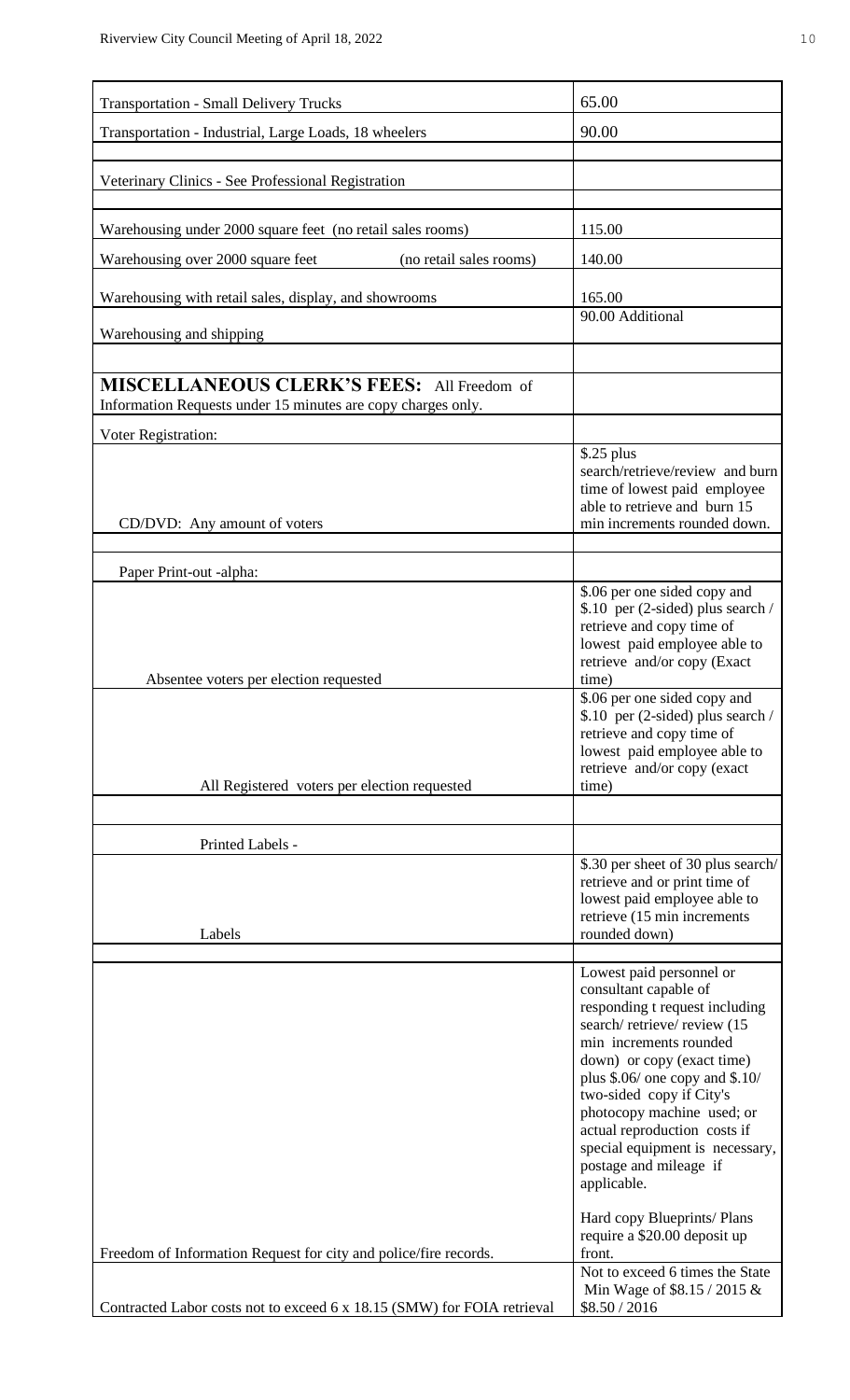|                                                                         | responding to request including<br>search/retrieve/review (15<br>min increments rounded<br>down) or copy (exact time)<br>plus $$.06/$ one copy and $$.10/$<br>two-sided copy if City's<br>photocopy machine used; or<br>actual reproduction costs if<br>special equipment is necessary,<br>postage and mileage if<br>applicable. |
|-------------------------------------------------------------------------|----------------------------------------------------------------------------------------------------------------------------------------------------------------------------------------------------------------------------------------------------------------------------------------------------------------------------------|
| Freedom of Information Request for city and police/fire records.        | Hard copy Blueprints/ Plans<br>require a \$20.00 deposit up<br>front.                                                                                                                                                                                                                                                            |
| Contracted Labor costs not to exceed 6 x 18.15 (SMW) for FOIA retrieval | Not to exceed 6 times the State<br>Min Wage of \$8.15 / 2015 &<br>\$8.50 / 2016                                                                                                                                                                                                                                                  |
|                                                                         | \$.25 plus Cost of copying to<br>CD plus mileage if large<br>format plus search, retrieve,<br>review (15 min increments<br>rounded down) and copy time<br>(exact time) of lowest paid<br>employee able to retrieve                                                                                                               |
| Freedom of Information - Blueprints/plans – CD                          | and/or copy                                                                                                                                                                                                                                                                                                                      |
|                                                                         | Cost of copying to CD $(\$$ .25)<br>plus mileage if large format<br>plus search and copy time of<br>lowest paid employee able to<br>retrieve (15 min increments)<br>rounded down) and/or copy                                                                                                                                    |
| Freedom of Information - Blueprints/plans                               | (exact time)                                                                                                                                                                                                                                                                                                                     |
| Freedom of Information - Blueprints - copy of select area               | 8.5х11/8.5 х 14 \$.06 сору;<br>$$.12$ for<br>$10 \times 17$ ; plus<br>search and copying time of<br>lowest paid employee able to<br>retrieve (15 min increments)<br>rounded down) and copy (exact<br>time)                                                                                                                       |
|                                                                         | \$.25 plus cost of of lowest paid                                                                                                                                                                                                                                                                                                |
| Freedom of Information - Video/CD/DVD Police Matters.                   | capable employee able to<br>search, retrieve, review (15 min<br>increments rounded down) and<br>copy (exact time)                                                                                                                                                                                                                |
| Recordings of public meetings:                                          |                                                                                                                                                                                                                                                                                                                                  |
|                                                                         |                                                                                                                                                                                                                                                                                                                                  |
| Under 15 minutes, per copy<br>Over 15 minutes, per copy                 | \$.25 per disk<br>\$.25 per disk plus search and<br>burn time of lowest paid<br>employee able to retrieve and<br>burn 15 min increments<br>\$2.50 per VHS plus search                                                                                                                                                            |
|                                                                         | and Copy time of lowest paid                                                                                                                                                                                                                                                                                                     |
| Video tapes                                                             | employee able to retrieve and<br>burn 15 min increments                                                                                                                                                                                                                                                                          |
| DVD's                                                                   | \$.25 per disk plus search and<br>burn time of lowest paid<br>employee able to retrieve and<br>burn 15 min increments                                                                                                                                                                                                            |
| Electronic tax rolls: (if applicable) (electronic version)              |                                                                                                                                                                                                                                                                                                                                  |
| First roll                                                              | Search/retrieve/ review time of<br>lowest paid employee able to<br>send request (under 15 minutes<br>no charge)                                                                                                                                                                                                                  |
| <b>Additional FY</b>                                                    | Search/retrieve/ review time of                                                                                                                                                                                                                                                                                                  |
|                                                                         |                                                                                                                                                                                                                                                                                                                                  |

Lowest paid personnel or consultant capable of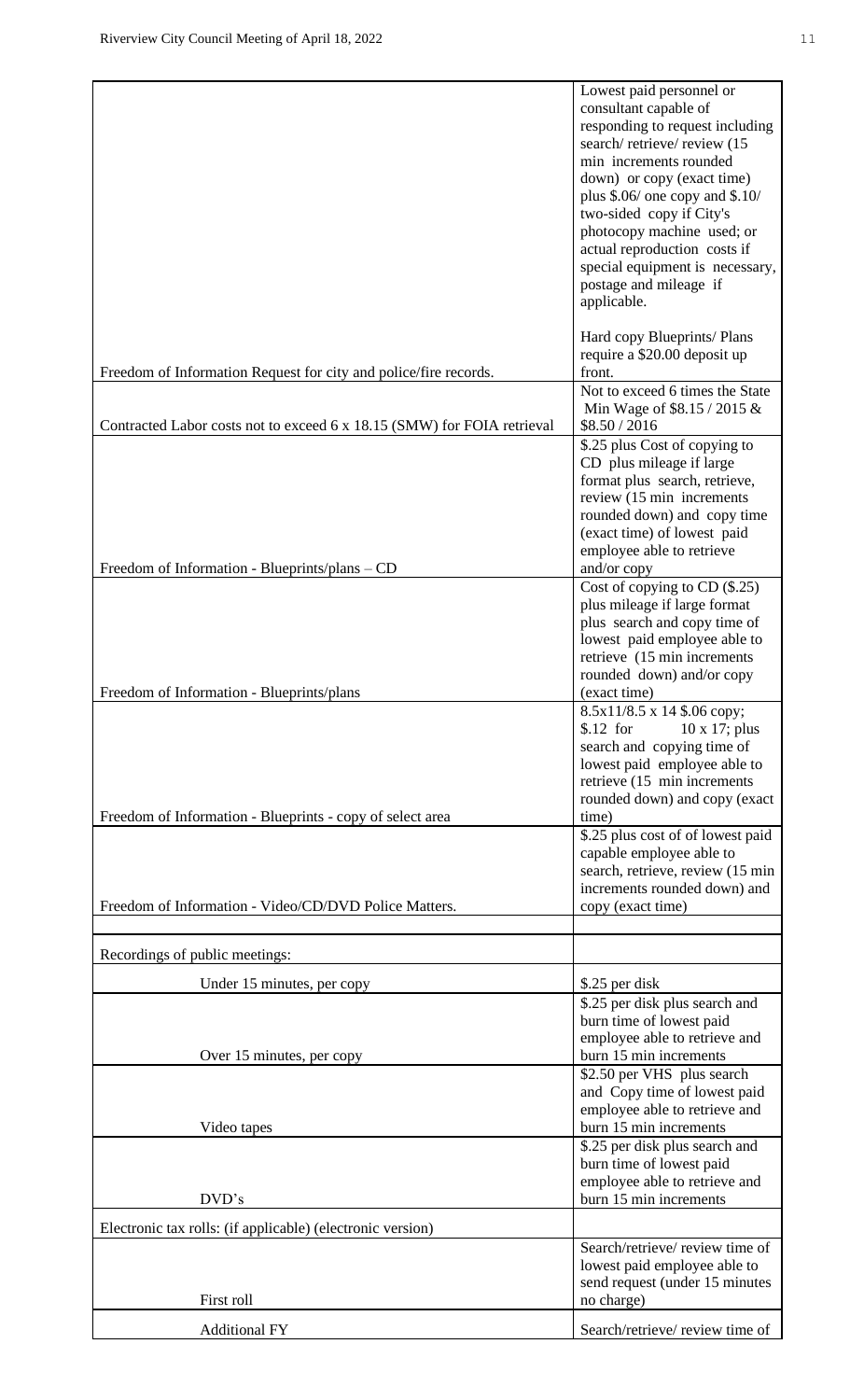|                                                                                                        | lowest paid employee able to<br>send request (under 15 minutes<br>no charge)                                                                                  |
|--------------------------------------------------------------------------------------------------------|---------------------------------------------------------------------------------------------------------------------------------------------------------------|
|                                                                                                        |                                                                                                                                                               |
| Maps - City (up to $11 \times 17$ )                                                                    | 1.00                                                                                                                                                          |
| - Precinct                                                                                             | 1.00                                                                                                                                                          |
| - Zoning (up to 11 x 17) color                                                                         | 2.00                                                                                                                                                          |
| Master Plan (on website)                                                                               | \$.10 per two-sided sheet plus<br>search and/or copy time (exact<br>time) of lowest paid employee<br>capable to retrieve (15 min<br>increments rounded down). |
| City Charter/ Code of Ordinances--Book form (Online)                                                   | 150.00                                                                                                                                                        |
| Replacement/updates, per page                                                                          | 0.25                                                                                                                                                          |
| On CD-ROM                                                                                              | 75.00                                                                                                                                                         |
|                                                                                                        |                                                                                                                                                               |
| Birth & Death certificates - Certified                                                                 |                                                                                                                                                               |
| First copy                                                                                             | 18.00                                                                                                                                                         |
| Each additional copy                                                                                   | 7.00                                                                                                                                                          |
| Non-Certified copy                                                                                     | 1.00                                                                                                                                                          |
| Corrections after filing is one half the original cost                                                 |                                                                                                                                                               |
| Boat Ramp Permits Resident/Registered Business Owner in Riverview                                      | 25.00                                                                                                                                                         |
| Boat Ramp Replacement Permit                                                                           | 5.00                                                                                                                                                          |
| Non-Resident Boat Ramp Permit                                                                          | 200.00                                                                                                                                                        |
| Notary Fee                                                                                             |                                                                                                                                                               |
| Resident                                                                                               | 4.00                                                                                                                                                          |
| Non-Resident                                                                                           | 5.00                                                                                                                                                          |
|                                                                                                        |                                                                                                                                                               |
| Zoning Ordinance - Book form (on website Municode)                                                     | 150.00                                                                                                                                                        |
| Replacement/updates -per page                                                                          | \$.10 per two-sided page                                                                                                                                      |
| On CD-ROM                                                                                              | \$.25 per disk plus search and<br>burn time of lowest paid<br>employee able to retrieve and<br>burn 15 min increments                                         |
|                                                                                                        |                                                                                                                                                               |
| <b>MISCELLANEOUS FEES:</b>                                                                             |                                                                                                                                                               |
| Assessment roll plat maps, per copy                                                                    | 0.50                                                                                                                                                          |
| <b>Bicycle Registration</b>                                                                            | 5.00                                                                                                                                                          |
| <b>Bicycle Registration Transfer</b>                                                                   | 1.00                                                                                                                                                          |
|                                                                                                        |                                                                                                                                                               |
| Field sheets, per copy<br>Mailing of Senior Citizen tax forms, per envelope (seniors to provide stamps | 2.00                                                                                                                                                          |
| or cash)                                                                                               | <b>Current Postage Rate</b>                                                                                                                                   |
|                                                                                                        |                                                                                                                                                               |
| Non-Sufficient Funds Check charge, per NSF check                                                       | 40.00                                                                                                                                                         |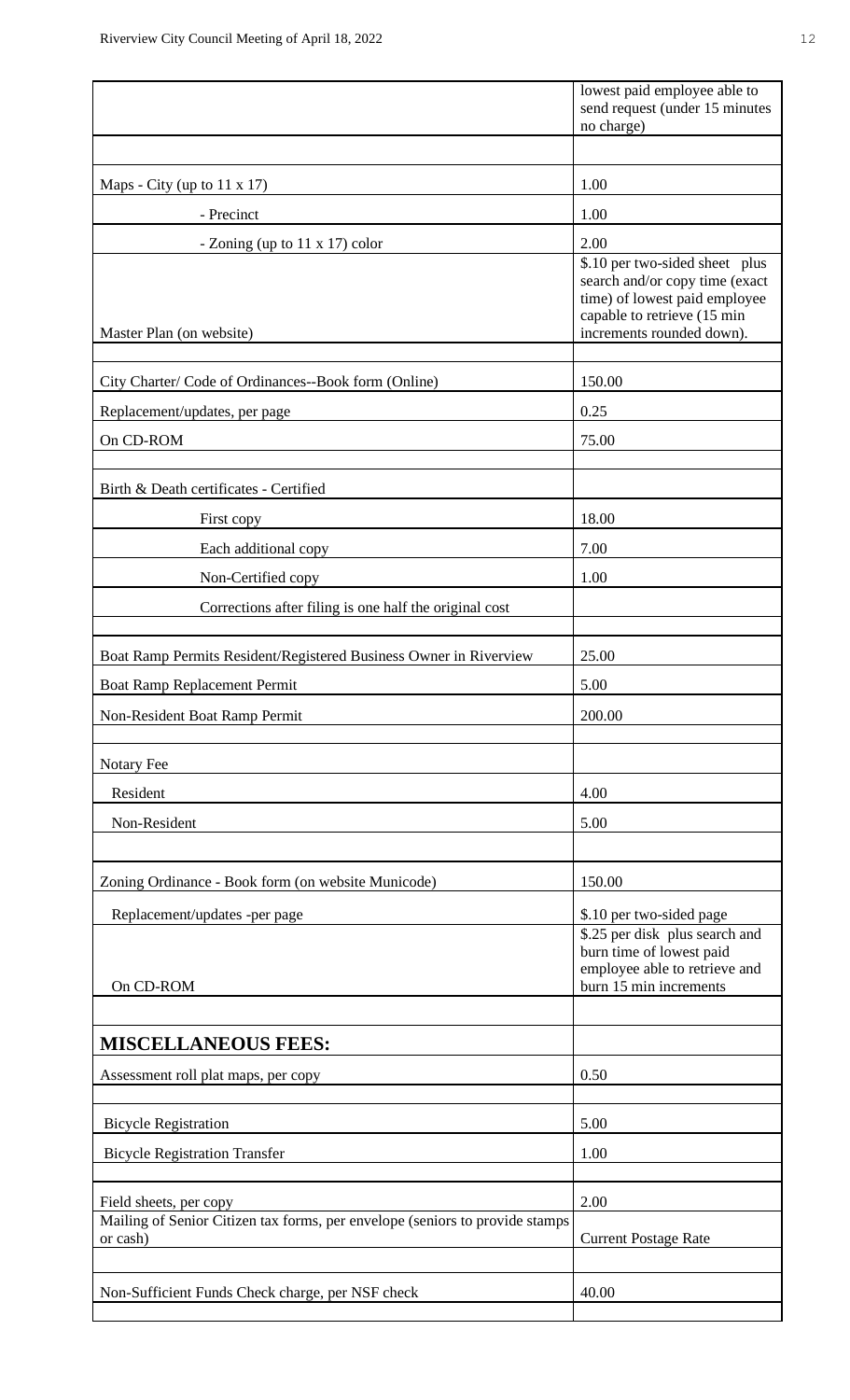| Penalty for failure to file property transfer affidavit             | After 45 days, \$5.00/day; max                                                   |  |
|---------------------------------------------------------------------|----------------------------------------------------------------------------------|--|
|                                                                     | \$200.00                                                                         |  |
| Personal property business list                                     | 5.00                                                                             |  |
| Photocopies, per page (non-foia)                                    | 0.25                                                                             |  |
| Photographs:                                                        |                                                                                  |  |
| 4 x 6 reprint, each; on photo paper from copier                     | 8.00                                                                             |  |
| 8 x 10 reprint, each; on photo paper from copier                    | 10.00                                                                            |  |
| Print from colored copier                                           | 5.00                                                                             |  |
|                                                                     |                                                                                  |  |
| Stored records: Currently covered by FOIA                           |                                                                                  |  |
| Tax credit forms for seniors                                        | No Charge                                                                        |  |
| Transcripts of Public meetings:                                     | <b>Current Labor Charge Plus</b><br>\$.10 per two-sided page 15 min<br>increment |  |
|                                                                     |                                                                                  |  |
| Video/DVD of special event such as graduation, etc.                 | 15.00                                                                            |  |
| Vacant/Blight Property Secured by City or designated representative | Labor, Material, Transportation<br>plus 20% Administrative Fee                   |  |
|                                                                     |                                                                                  |  |
| <b>ANIMAL LICENSES AND OTHER FEES:</b>                              |                                                                                  |  |
| Each unneutered or un-spayed domestic dog or cat:                   |                                                                                  |  |
| Until 7/1                                                           | 7.00                                                                             |  |
| After 7/1                                                           | 9.00                                                                             |  |
| Each neutered or spayed dog or cat:                                 |                                                                                  |  |
| Until 7/1                                                           | 5.00                                                                             |  |
| After 7/1                                                           | 7.00                                                                             |  |
| Each domestic animal not otherwise specified                        | 7.00                                                                             |  |
| Seeing eye dogs or government police dogs                           | No Charge                                                                        |  |
| Senior Citizen Rate (65+)                                           |                                                                                  |  |
| Until 7/1                                                           | 4.00                                                                             |  |
| After 7/1                                                           | 6.00                                                                             |  |
| Duplicate or replacement tag                                        | 3.00                                                                             |  |
| Penalty if license is obtained after expiration                     | 2.00                                                                             |  |
| Pound Fees:                                                         |                                                                                  |  |
| First day                                                           | 25.00                                                                            |  |
| Each additional day                                                 | 10.00                                                                            |  |
| Special Protection Constable service-euthanasia                     | 75.00                                                                            |  |
| <b>Animal Bite Quarantine</b>                                       |                                                                                  |  |
|                                                                     |                                                                                  |  |
| POLICE MISCELLANEOUS FEES:                                          |                                                                                  |  |
| Accident reports no redactions:                                     |                                                                                  |  |
| Report                                                              | 5.00                                                                             |  |
|                                                                     | \$.10 two-sided copy plus<br>search and retrieve time of                         |  |
| FOIA with redactions                                                | lowest paid employee capable<br>to search /retrieve/review (15                   |  |
|                                                                     |                                                                                  |  |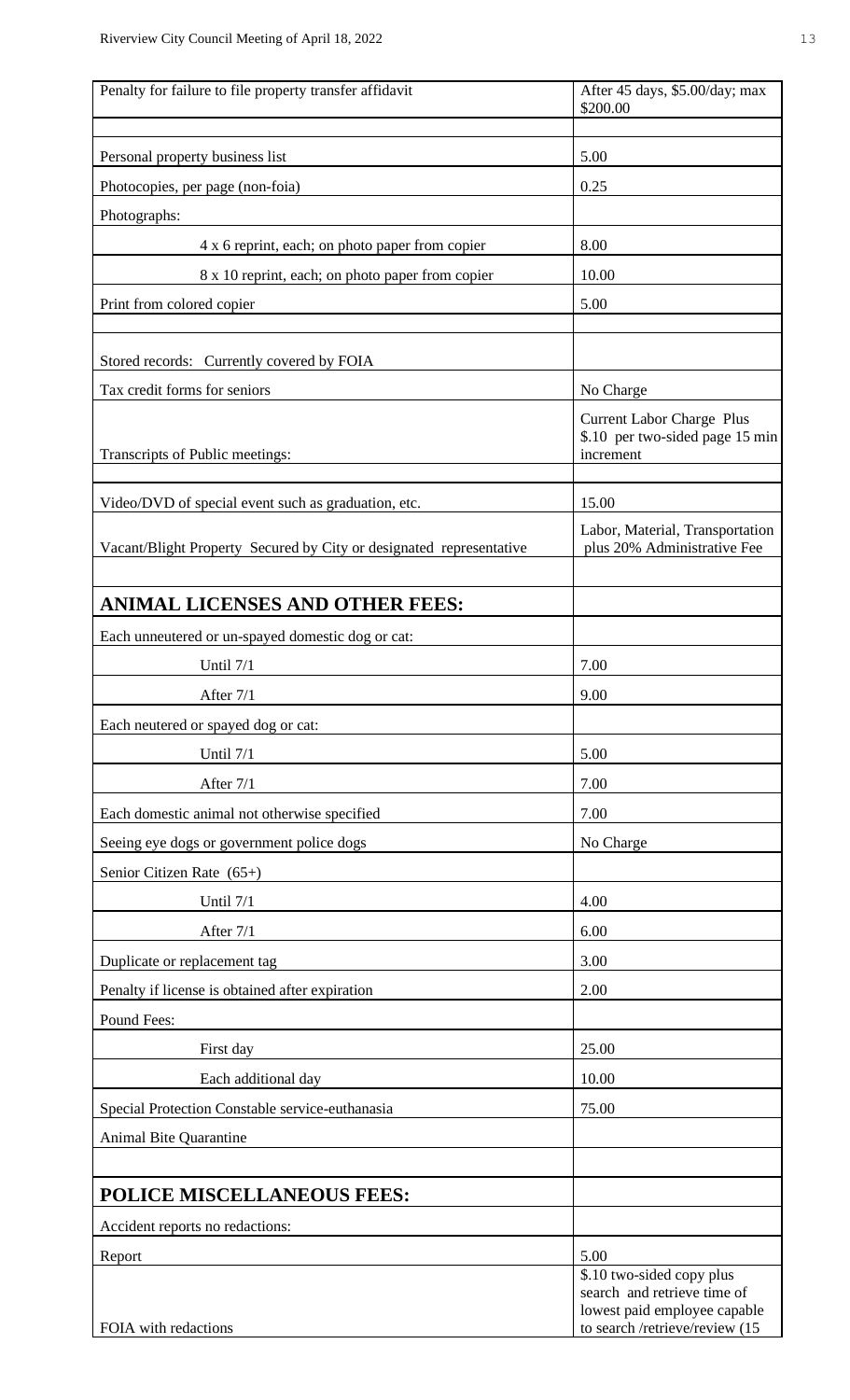|                                                               | min interval rounded down) and<br>copy (exact time)                                                                                                                                      |  |  |
|---------------------------------------------------------------|------------------------------------------------------------------------------------------------------------------------------------------------------------------------------------------|--|--|
| Identification cards (each)                                   | 2.00                                                                                                                                                                                     |  |  |
| Fingerprinting fee                                            | Current State Fee $+ 15.00$                                                                                                                                                              |  |  |
| Carrying concealed weapon permit                              | 15.00                                                                                                                                                                                    |  |  |
| Gun permits                                                   | 5.00                                                                                                                                                                                     |  |  |
| <b>Preliminary Breath Test</b>                                | 10.00                                                                                                                                                                                    |  |  |
| Record clearance checks                                       | 10.00                                                                                                                                                                                    |  |  |
| Forfeiture vehicle storage, per day                           | 10.00                                                                                                                                                                                    |  |  |
| Vehicle Inspections, each vehicle; Ice Cream Trucks, Taxicabs | 45.00                                                                                                                                                                                    |  |  |
| Auto Salvage Inspection                                       | 100.00                                                                                                                                                                                   |  |  |
|                                                               |                                                                                                                                                                                          |  |  |
| <b>DEPARTMENT OF PUBLIC SERVICES FEES:</b>                    |                                                                                                                                                                                          |  |  |
| Water services:                                               |                                                                                                                                                                                          |  |  |
| Water service installation                                    | Long tap, Actual Costs $+20\%$<br>\$4,000 deposit                                                                                                                                        |  |  |
| Water service installation                                    | Short tap, Actual Costs $+20\%$<br>\$6,000 deposit                                                                                                                                       |  |  |
| water service capital connection charge                       | \$500.00                                                                                                                                                                                 |  |  |
| water meter                                                   | Materials, Labor $+10\%$                                                                                                                                                                 |  |  |
| Replace damaged meter                                         | Materials, Labor $+10\%$                                                                                                                                                                 |  |  |
| Turn off / turn on - (Non payment*)                           | Non-payment amount of bill +<br>10% of non-payment amount +<br>labor and equipment                                                                                                       |  |  |
| Turn off / turn on - repairs, etc.                            | Labor, Equipment + $10\%$                                                                                                                                                                |  |  |
| Turn off--Out of town                                         | Removed                                                                                                                                                                                  |  |  |
| Repair stop box                                               | Materials, Labor + $10\%$                                                                                                                                                                |  |  |
| Repair water service                                          | Materials, Labor + $10\%$                                                                                                                                                                |  |  |
| Damaged hydrant                                               | Materials, Labor $+10\%$                                                                                                                                                                 |  |  |
| Hydrant use                                                   | Water/Sewer rates $+20%$                                                                                                                                                                 |  |  |
| Hydrant meter/Backflow                                        | \$4,000.00 deposit                                                                                                                                                                       |  |  |
| City-owned buildings: Damage to building (vandalism, etc.)    | Materials, Labor $+10\%$                                                                                                                                                                 |  |  |
| Street services:                                              |                                                                                                                                                                                          |  |  |
| Damage to sign post                                           | Materials, Labor + $10\%$                                                                                                                                                                |  |  |
| Snow covered sidewalks. (Resolution 18-03 amended)            | Snow Removal charge of<br>$$39.18 + 10\%$ (admin fee) +<br>\$100 fine per hour be changed<br>to an Hourly fee of \$150 per<br>hour $+10\%$ Admin Fee with a<br>minimum of 1 hour charged |  |  |
| Damage to fence                                               | Materials, Labor + $10\%$                                                                                                                                                                |  |  |
| Weed cutting                                                  | Hourly; Min 2 hr charge \$100                                                                                                                                                            |  |  |
|                                                               | Plus 10% Administration                                                                                                                                                                  |  |  |
| Other:                                                        |                                                                                                                                                                                          |  |  |
| Clean up after construction work                              | Materials, Labor + $10\%$                                                                                                                                                                |  |  |
| Dumpster fees                                                 | Actual $Cost + $50.00$                                                                                                                                                                   |  |  |
| Special pickups                                               | No Charge                                                                                                                                                                                |  |  |
| Delayed Assessment Fee - Change Water Meters                  | *Graduated yearly fee per Ord.                                                                                                                                                           |  |  |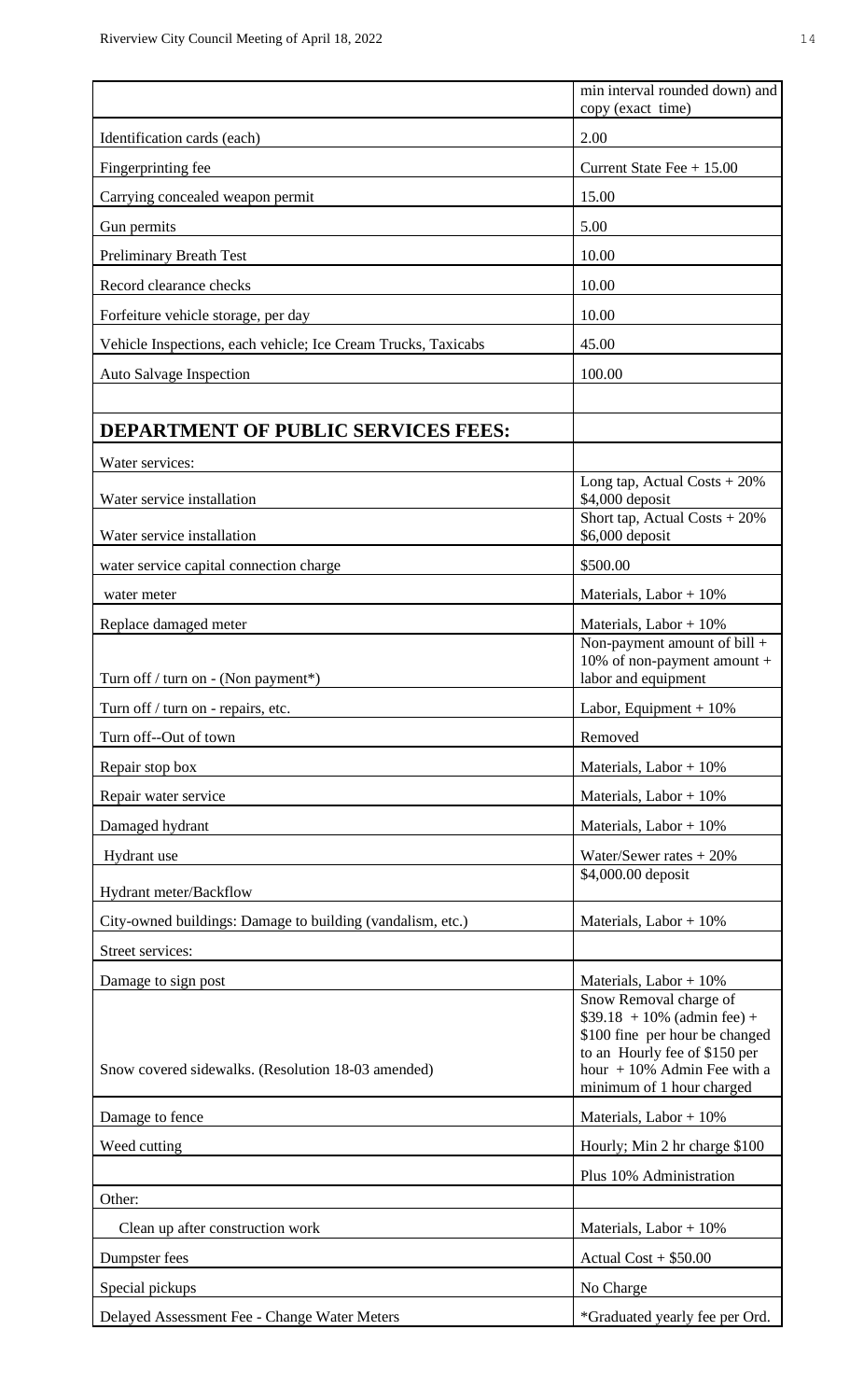| <b>FIRE DEPARTMENT - SAFETY &amp; PREVENTION</b><br><b>SERVICES FEES:</b><br>Fire/Incident reports:<br>5.00<br>First page<br>Each additional page<br>2.00<br>Fire code plan review (includes alarms, suppression and rating assembly,<br>hydrants, sprinklers): |
|-----------------------------------------------------------------------------------------------------------------------------------------------------------------------------------------------------------------------------------------------------------------|
|                                                                                                                                                                                                                                                                 |
|                                                                                                                                                                                                                                                                 |
|                                                                                                                                                                                                                                                                 |
|                                                                                                                                                                                                                                                                 |
|                                                                                                                                                                                                                                                                 |
|                                                                                                                                                                                                                                                                 |
|                                                                                                                                                                                                                                                                 |
| 10,001 to 25,000 sq. ft. building: \$100.00<br>125.00/hr                                                                                                                                                                                                        |
| 25,000 to 100,000 sq. ft. buildings<br>125.00/hr                                                                                                                                                                                                                |
| Add \$50.00 each additional<br>25,000 SF<br>Over 100,000 sq. ft. buildings                                                                                                                                                                                      |
| Suppression Tests (includes puff test, smoke capture and alarm for wet/dry<br>150.00<br>hood systems.                                                                                                                                                           |
| Standpipe system (per standpipe):<br>No Charge                                                                                                                                                                                                                  |
| 125.00/hr<br><b>Pressure Tests</b>                                                                                                                                                                                                                              |
| Re-Inspection<br>Inspection: Certificate of Occupancy (includes business license)<br>60.00                                                                                                                                                                      |
| Fee includes 1st, final &<br>violation<br>Inspection: Annual Fire                                                                                                                                                                                               |
| <b>Business - Mercantile</b><br>\$100.00                                                                                                                                                                                                                        |
| Business - Commercial / Industrial<br>\$200.00                                                                                                                                                                                                                  |
| Re-inspection/extra inspection/s<br>50% of fee listed                                                                                                                                                                                                           |
| 75.00 per bldg (fee based on<br>Multi-family Common Areas<br>rental cost)                                                                                                                                                                                       |
| \$50.00/hr or fraction thereof<br>Consulting inspection                                                                                                                                                                                                         |
| Fireworks Inspection:                                                                                                                                                                                                                                           |
| Fireworks display (public or private):<br>200.00                                                                                                                                                                                                                |
| 200.00<br>Fireworks for sale:                                                                                                                                                                                                                                   |
|                                                                                                                                                                                                                                                                 |
| False alarm (each 12 month period starting January 1st):                                                                                                                                                                                                        |
| First and second:<br>No Charge                                                                                                                                                                                                                                  |
| Third and fourth: (each)<br>250.00                                                                                                                                                                                                                              |
| Fifth and sixth: (each)<br>500.00                                                                                                                                                                                                                               |
| 750.00<br>Over six: (each)                                                                                                                                                                                                                                      |
|                                                                                                                                                                                                                                                                 |
| <b>Blasting permit:</b><br>Class A permit: \$200.00<br>200.00                                                                                                                                                                                                   |
| Class B permit: \$100.00<br>100.00                                                                                                                                                                                                                              |

AYES: Mayor Swift, Councilmembers Blanchette, Norton, ONeil Robbins, Workman NAYS: None NAYS: EXCUSED: Councilmember Gunaga

 $\overline{\phantom{a}}$  , which is a set of the set of the set of the set of the set of the set of the set of the set of the set of the set of the set of the set of the set of the set of the set of the set of the set of the set of th

ADOPTED this 18th day of April, 2022.

This resolution takes effect upon adoption.

ATTEST: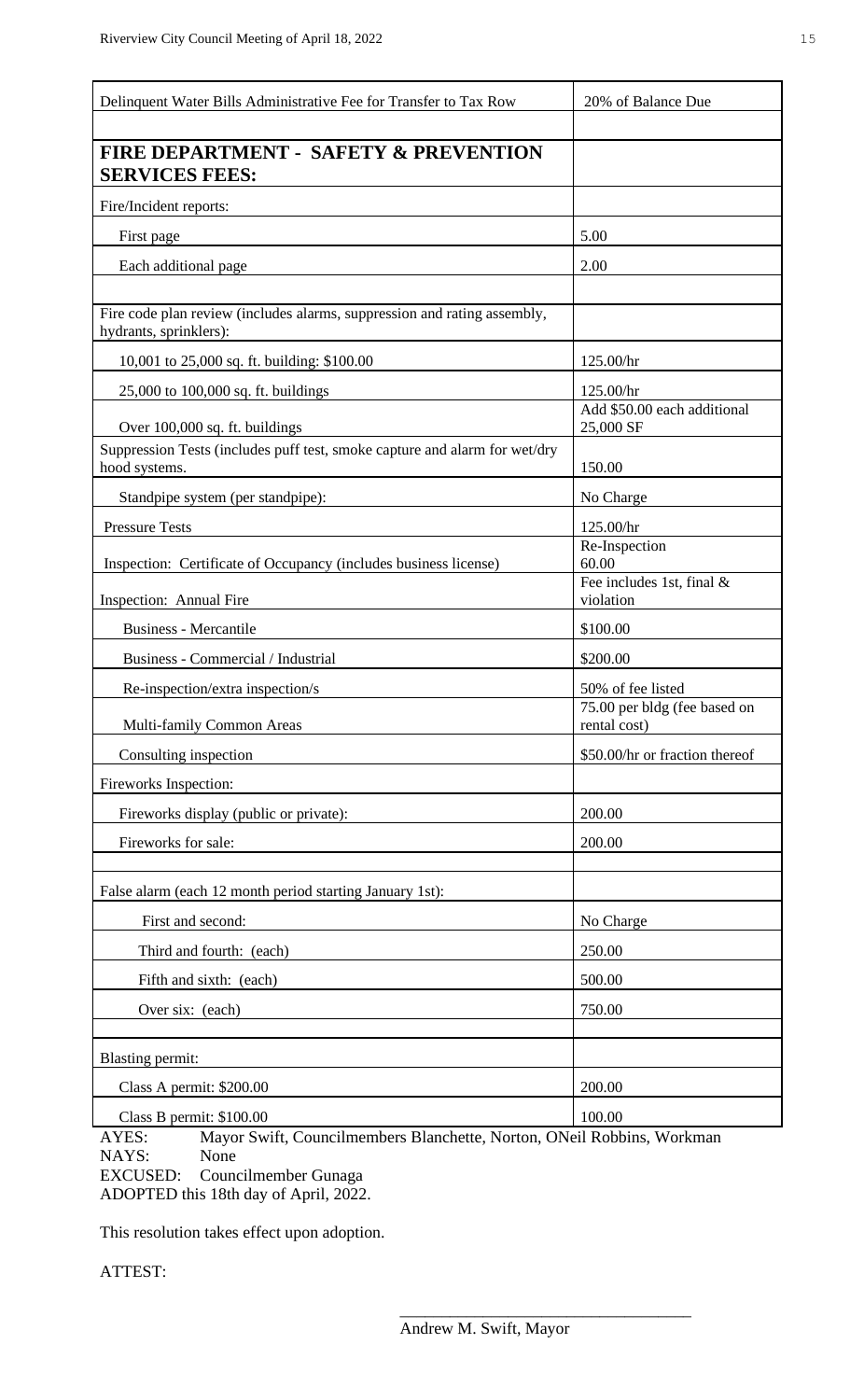Motion by Councilmember Workman, seconded by Councilmember Blanchette, that Resolution **No. 22- 10,** Recognize **Alayah's Angels** as a **Non-Profit Organization Operating** in the City of Riverview, be Adopted.

| MICHIGAN | t |
|----------|---|
|          | l |
|          | O |
|          |   |
|          | Í |
| LOTTERY  |   |

Charitable Gaming Division **Box 30023, Lansing Bivision**<br>Box 30023, Lansing, MI 48909<br>OVERNIGHT DELIVERY: 101 E. Hillsdale, Lansing MI 48933<br>(517) 335-5780 www.michigan.gov/cg

| RESOLUTION NO. 22-10 |  |
|----------------------|--|
|----------------------|--|

#### LOCAL GOVERNING BODY RESOLUTION FOR CHARITABLE GAMING LICENSES (Required by MCL.432.103(K)(ii))

|                                                                                                                                                                                                                                                      | At a <u>Regular Regular</u> meeting of the Riverview City Council<br>REGULAR OR SPECIAL REGULAR OR SPECIAL |                                  |                    |                                                                     |  |  |  |  |
|------------------------------------------------------------------------------------------------------------------------------------------------------------------------------------------------------------------------------------------------------|------------------------------------------------------------------------------------------------------------|----------------------------------|--------------------|---------------------------------------------------------------------|--|--|--|--|
|                                                                                                                                                                                                                                                      |                                                                                                            |                                  |                    |                                                                     |  |  |  |  |
| at $\underbrace{7:01 \text{ p.m.}}$ a.m./p.m. the following resolution was offered:                                                                                                                                                                  |                                                                                                            |                                  |                    |                                                                     |  |  |  |  |
| Moved by Councilmember Blanchette and supported by Councilmember Workman                                                                                                                                                                             |                                                                                                            |                                  |                    |                                                                     |  |  |  |  |
| that the request from $\frac{\text{Alayah's Angels}}{\text{NAME of ORGANIZATION}}$ of $\frac{\text{Riverview}}{\text{cm}'}$ ,                                                                                                                        |                                                                                                            |                                  |                    |                                                                     |  |  |  |  |
|                                                                                                                                                                                                                                                      |                                                                                                            |                                  |                    |                                                                     |  |  |  |  |
| nonprofit organization operating in the community for the purpose of obtaining charitable                                                                                                                                                            |                                                                                                            |                                  |                    |                                                                     |  |  |  |  |
|                                                                                                                                                                                                                                                      |                                                                                                            |                                  |                    |                                                                     |  |  |  |  |
|                                                                                                                                                                                                                                                      | <b>APPROVAL</b>                                                                                            |                                  | <b>DISAPPROVAL</b> |                                                                     |  |  |  |  |
| Yeas:                                                                                                                                                                                                                                                | $6 \quad \qquad$                                                                                           | Yeas:                            |                    | <u>and the state of the state of the state</u>                      |  |  |  |  |
| Nays:                                                                                                                                                                                                                                                | $\overline{\phantom{a}}$ 0                                                                                 | Nays:                            |                    | <u>with the state of the state</u>                                  |  |  |  |  |
| Absent:                                                                                                                                                                                                                                              | $\overline{1}$                                                                                             | Absent:                          |                    | $\overline{\phantom{a}}$ . The contract of $\overline{\phantom{a}}$ |  |  |  |  |
| I hereby certify that the foregoing is a true and complete copy of a resolution offered and<br>adopted by the _______Riverview City Council ________ at a _________ Regular<br>TOWNSHIP, CITY, OR VILLAGE COUNCIL/BOARD<br><b>REGULAR OR SPECIAL</b> |                                                                                                            |                                  |                    |                                                                     |  |  |  |  |
| meeting held on ____                                                                                                                                                                                                                                 | April 18, 2022<br><b>DATE</b>                                                                              |                                  |                    |                                                                     |  |  |  |  |
| SIGNED:                                                                                                                                                                                                                                              |                                                                                                            | TOWNSHIP, CITY, OR VILLAGE CLERK |                    |                                                                     |  |  |  |  |
|                                                                                                                                                                                                                                                      |                                                                                                            | Cynthia M. Hutchison, City Clerk |                    |                                                                     |  |  |  |  |
|                                                                                                                                                                                                                                                      |                                                                                                            | PRINTED NAME AND TITLE           |                    |                                                                     |  |  |  |  |
| 14100 Civic Park Drive, Riverview, Michigan 48193, County of Wayne                                                                                                                                                                                   |                                                                                                            |                                  |                    |                                                                     |  |  |  |  |
| <b>ADDRESS</b>                                                                                                                                                                                                                                       |                                                                                                            |                                  |                    |                                                                     |  |  |  |  |

#### **ADMINISTRATION:**

Motion by Councilmember Workman, seconded by Councilmember Blanchette, that the Agreement for **Municipal Commercial Waste Management** with the **Taylor ACT 179 Authority** and the City of Taylor, be Approved.

Carried unanimously.

Motion by Councilmember Blanchette, seconded by Councilmember Workman, that Authorization for the Award of Request for Proposal 355 for **Design, Construction** and **Commissioning** of a **Leachate**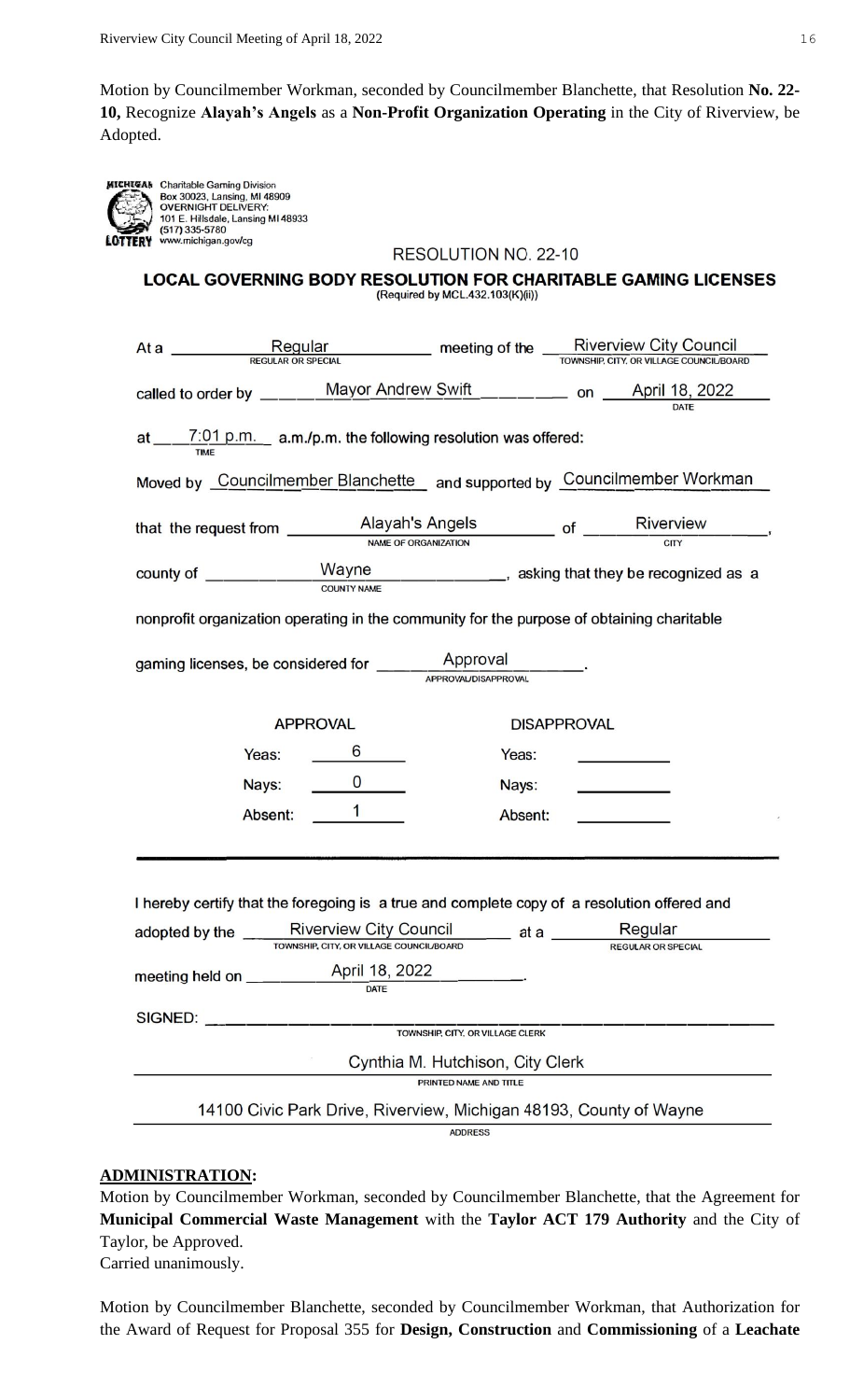**PFAS Pre-Treatment Facility** for the Riverview Land Preserve to Clear Water Services, LLC, for the Amount of **\$586,312.00,** plus 10% Contingency of **\$58,631.00,** for a Total Award of **\$644,943.00,** be Approved.

Carried unanimously.

Motion by Councilmember Workman, seconded by Councilmember Blanchette, that Authorization for the Clerk to give the **Second Reading,** by title only, and **Adoption** of Proposed **Ordinance No. 733**, to Amend the Code of Ordinances Section 6-33, to Ratify and Approve T**raffic Control Orders** Numbers **430** and **431,** be Approved.

Carried unanimously.

#### PROPOSED ORDINANCE NO. 733

AN ORDINANCE TO AMEND THE CODE OF ORDINANCES OF THE CITY OF RIVERVIEW TO AMEND SECTION 66-3 TO RATIFY AND APPROVE TRAFFIC CONTROL ORDERS NUMBERS 430 AND 431

#### THE CITY OF RIVERVIEW ORDAINS:

ARTICLE I. Section 66-3 is hereby amended to include Traffic Control Orders Numbers 430 and 431, to hereafter read as follows:

Section 66-3. - Traffic control orders. All traffic-control devices and signs over which the City of Riverview retains jurisdiction, as listed in Traffic-Control Orders Number 430 and 431, as filed with the city clerk are hereby adopted, approved and codified in conformance with Section 2.53 of the Uniform Traffic Code. This codification is made pursuant to MCL 117.5b, MSA 5.2084(2).

ARTICLE II. Penalty: A person violating this ordinance shall be punished in accordance with Section 1- 8 of the Code of Ordinances of the City of Riverview, unless a different penalty is expressly provided in this ordinance.

ARTICLE III. Severability: Should any word, sentence, phrase or any portion of this Ordinance be held in a manner invalid by any Court of competent jurisdiction or by any agency having authority to do so for any reason whatsoever, such holding shall be construed and limited to such word, sentence, phrase or any portion of the Ordinance held to be invalid and shall not be construed as affecting the validity of any remaining words, sentence, phrases or portions of the Ordinance.

ARTICLE IV. Conflicting Ordinances: All prior existing ordinances adopted by the City of Riverview inconsistent or in conflict with the provisions of this Ordinance are, to the extent of such conflict or inconsistency, hereby expressly repealed.

ARTICLE V. Codification; Scrivener's Errors:

- (a) Article I of this Ordinance shall be codified, and all other sections shall not be codified.
- (b) The sections, divisions and provisions of this Ordinance may be renumbered or re-lettered as deemed appropriate by the Code codifier.
- (c) Typographical errors and other matters of a similar nature that do not affect the intent of this Ordinance, as determined by the City Clerk and City Attorney, may be corrected with the endorsement of the City Manager, or designee, without the need for a public hearing.

ARTICLE VI. Reading and Publication: This Ordinance shall be given a first reading on April 4, 2022, shall be given a second reading on April 4, 2022, shall be adopted on April 18, 2022 and shall be published and become effective upon publication. The Clerk shall publish a summary of this ordinance and include in the publication notice that a true copy of the Ordinance can be inspected or obtained at the Clerk's office.

ADOPTED, APPROVED AND PASSED by the City Council of the City of Riverview this 18th day of April, 2022.

The undersigned hereby certifies that the foregoing is a true and accurate copy of the ordinance adopted by the City Council of the City of Riverview at a regular meeting held on April 18, 2022.

\_\_\_\_\_\_\_\_\_\_\_\_\_\_\_\_\_\_\_\_\_\_\_\_\_\_\_\_\_\_\_\_\_\_\_\_\_